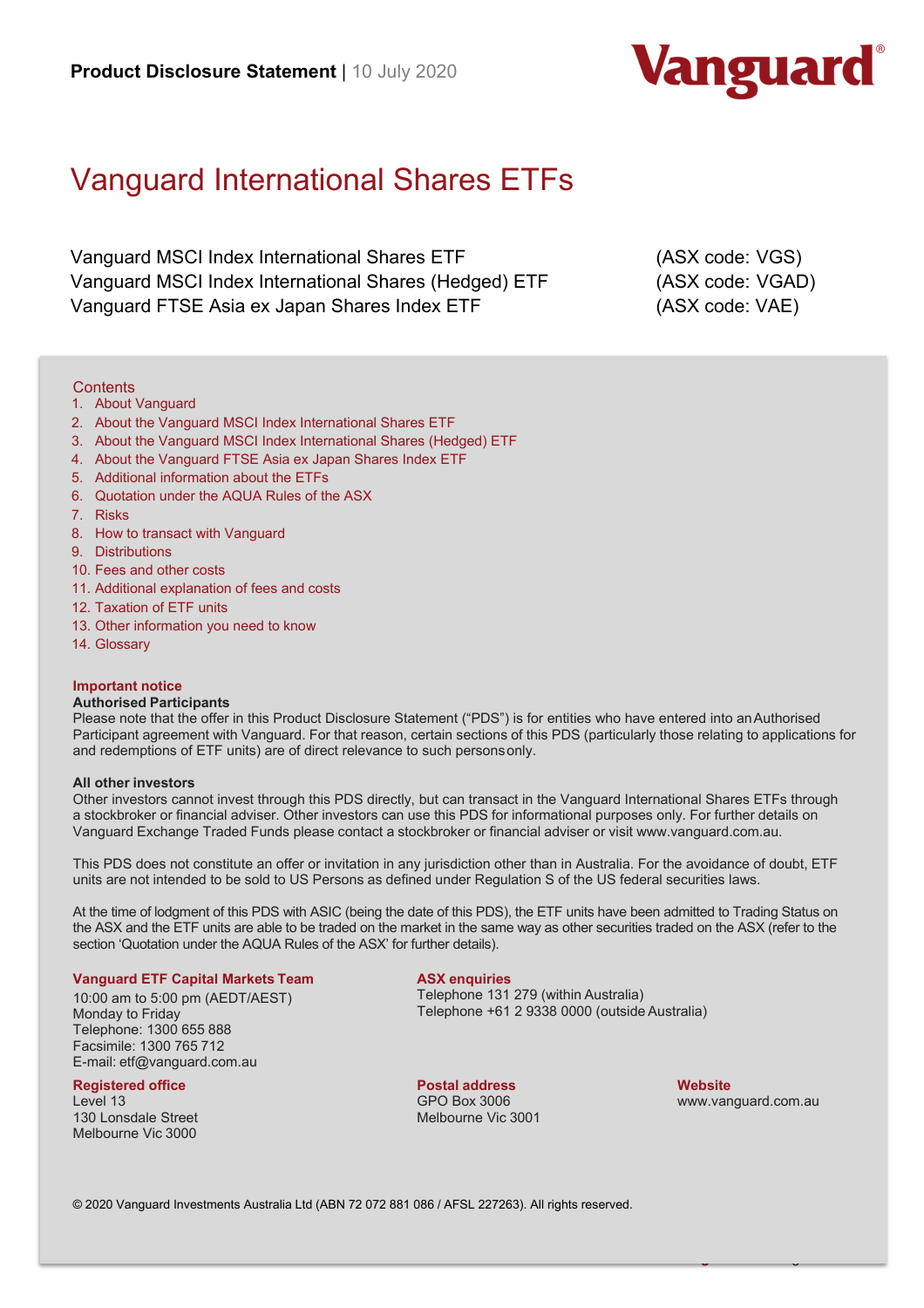# **Disclaimers**

Investment in the ETFs is subject to risk (refer to section 7. "Risks"), which may include possible delays in repayment and loss of income and capital invested.

Vanguard or any of its related entities or associates may invest in, lend to or provide services to the ETFs. Vanguard may also invest in, lend to, or provide services to funds or accounts owned or managed by its related entities or clients who have appointed Vanguard as investment manager.

The allocation of aggregated investments amongst various funds and accounts will be conducted by Vanguard and its related entities in accordance with appropriate policies and procedures to manage any conflicts of interest.

None of The Vanguard Group, Inc., Vanguard Investments Australia Ltd, or their related entities, directors or officers gives any guarantee or assurance as to the performance of, or the repayment of capital or income invested in, the ETFs described in this PDS. This PDS is prepared for general information only. It is not intended to be a recommendation by Vanguard, any of Vanguard's associates or any other person to invest in the ETFs. In preparing this PDS, Vanguard did not take into account the investment objectives, financial situation or particular needs of any particular person. Before making an investment decision, investors need to consider (with or without the advice or assistance of an adviser) whether investment in an ETF is appropriate to their needs, objectives and circumstances.

Vanguard has sufficient working capital to enable it to operate the ETFs as outlined in this PDS.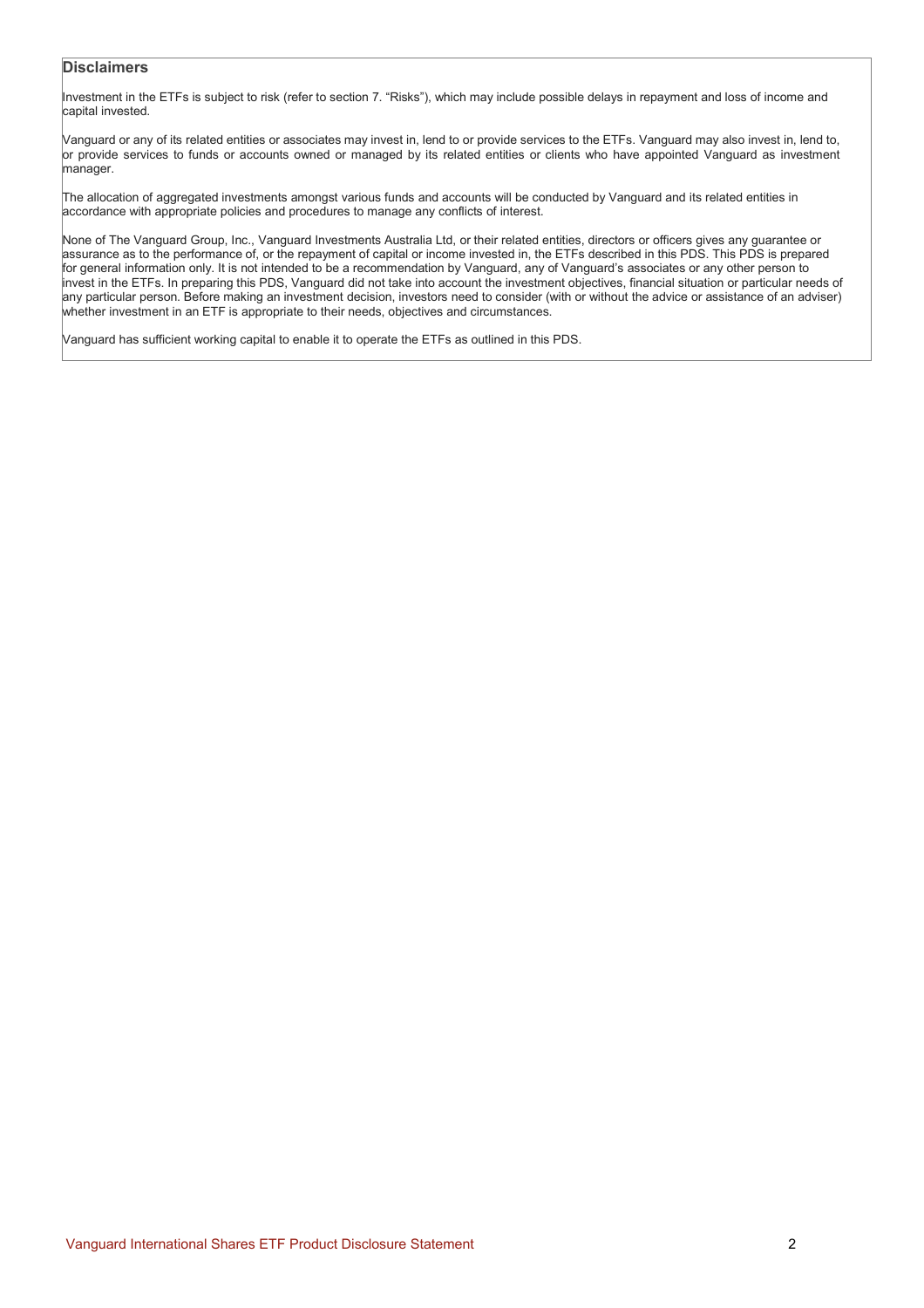# About this PDS

This Product Disclosure Statement ("PDS") dated 10 July 2020 is for the Vanguard International Shares ETFs. Vanguard Investments Australia Ltd ABN 72 072 881 086 AFSL 227263 ("Vanguard") is the issuer of this PDS and is solely responsible for its contents. In this PDS references to 'Vanguard', the 'responsible entity', 'we', 'our' and 'us' refer to Vanguard Investments Australia Ltd.

A copy of this PDS has been lodged with both the Australian Securities and Investments Commission ("ASIC") and the Australian Securities Exchange Ltd ("ASX"). Neither ASIC nor the ASX take any responsibility for the contents of this PDS.

### Obtaining the latest PDS

A copy of the latest PDS for the ETFs is available on Vanguard's website at www.vanguard.com.au. If you do not have access to the internet, please contact the Vanguard ETF Capital Markets Team on 1300 655 888. A paper copy will be provided free of charge on request.

Unless otherwise stated, data sources used by Vanguard are public or licensed market data, and all material is current as at the date of this PDS.

The offer to which this PDS relates is available to Authorised Participants receiving the PDS (electronically or otherwise) in Australia.

**Information that is not materially adverse information is subject to change from time to time and may be updated by Vanguard by publishing such information on the Vanguard website at www.vanguard.com.au. A paper copy of any updated information will be provided free of charge on request from the Vanguard ETF Capital Markets Team on 1300 655 888.**

Unless otherwise stated in this PDS, references to provisions for the ETFs refer to the ETF classes of their respective Funds only. A reference to 'Fund' or 'Funds' in this PDS, is a reference to the Vanguard International Shares Index Fund, the Vanguard Global Shares Index Fund (Hedged) and/or the Vanguard Asia ex Japan Shares Index Fund (as the context requires).

# Information available from Vanguard

Vanguard is subject to regular reporting and disclosure obligations in its capacity as responsible entity of the Funds and issuer of the ETFs.

The following information can be obtained from Vanguard by visiting Vanguard's website at www.vanguard.com.au or contacting the Vanguard ETF Capital Markets Team on 1300 655 888:

- details of the Net Asset Value ("NAV") for the ETFs available monthly
- details of the NAV price per unit for the ETFs available daily
- Pricing Basket available daily
- Vanguard's unit pricing discretions policy (available upon request by contacting the Vanguard ETF Capital Markets Team and available at no cost)
- the latest copy of this PDS
- details of any continuous disclosure notices given by Vanguard to ASIC and/or the ASX
- details of distribution announcements given by Vanguard to the ASX via the ASX Market Announcements Platform ("ASX MAP")
- annual reports and financial statements for the Fund
- half-yearly financial reports announced by Vanguard via ASX MAP
- total number of ETF securities on issue available monthly via ASXMAP
- details of the ETFs Distribution Reinvestment Plan
- information about distributions for the ETFs
- details of any days when the primary market may be closed due to international public holidays available yearly in advance.

# Classes of units

The ETFs referred to in this PDS are a separate class of units in a corresponding Fund.

- The Vanguard MSCI Index International Shares ETF is a separate class of units in the Vanguard International Shares Index Fund ARSN 090 939 610.
- The Vanguard MSCI Index International Shares (Hedged) ETF is a separate class of units in the Vanguard Global Shares Index Fund (Hedged) ARSN 165 786 989.
- The Vanguard FTSE Asia ex Japan Shares Index ETF is a separate class of units in the Vanguard Asia ex Japan Shares Index Fund ARSN 606 451 110.

As such it is only the ETF class of each Fund that is quoted under the AQUA rules of the ASX (refer to section '6. Quotation under the AQUA Rules of the ASX'). This PDS relates only to the ETF class of units in each Fund.

Under the constitutions of the Funds, Vanguard is permitted to establish different classes of units and may create additional classes of units in the Funds in the future.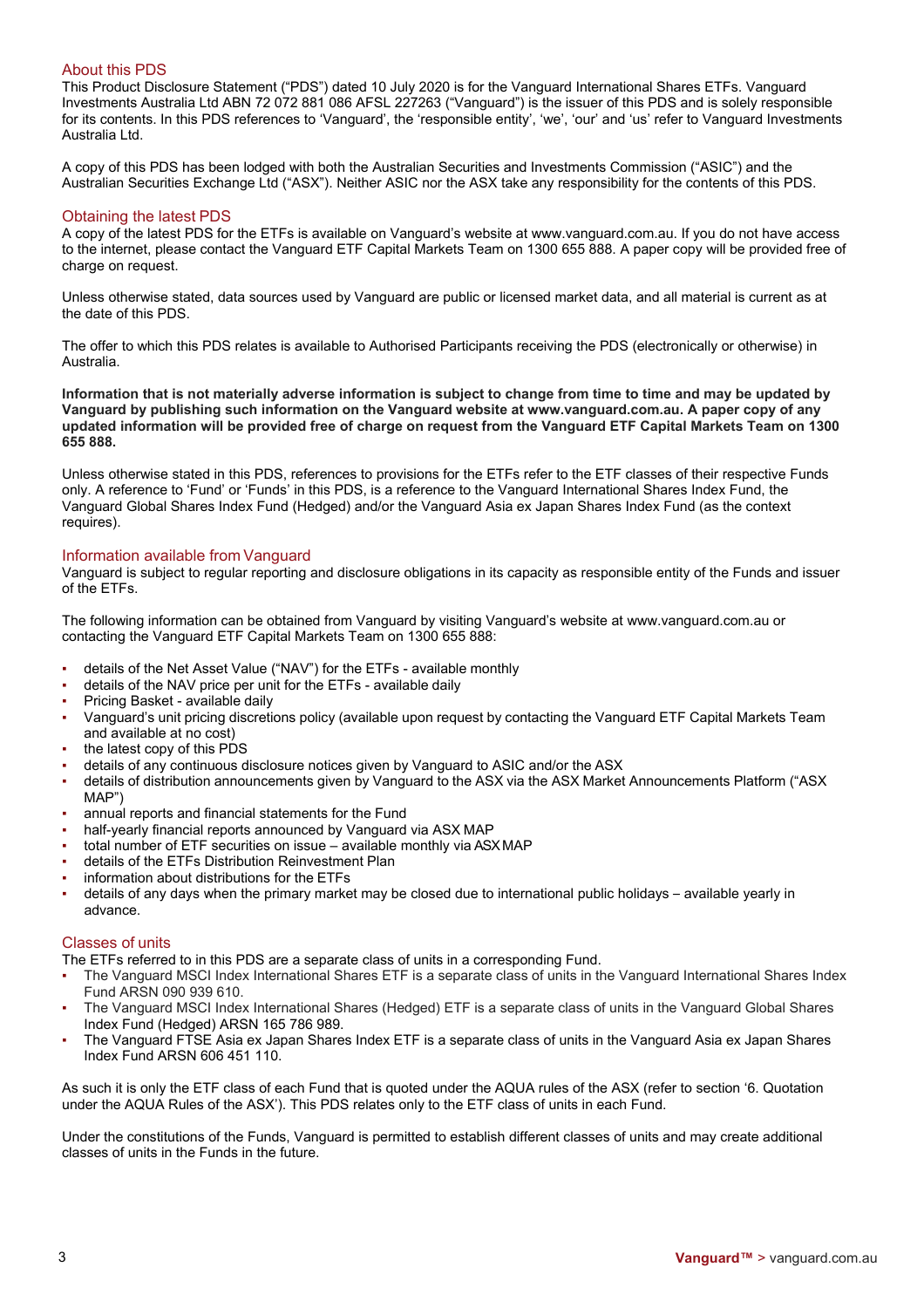# 1. About Vanguard

Vanguard Investments Australia Ltd ("Vanguard") is a wholly owned subsidiary of The Vanguard Group, Inc. The Vanguard Group, Inc. is one of the world's largest global investment management companies, with more than AUD \$8.6 trillion in assets under management as of 31 March 2020. In Australia, Vanguard has been serving financial advisers, retail clients and institutional investors for more than 20 years.

# 2. About the Vanguard MSCI Index International Shares ETF

### Investment strategy and investment return objective

The Vanguard MSCI Index International Shares ETF seeks to track the return of the MSCI World ex-Australia (with net dividends reinvested) in Australian dollars Index, before taking into account fees, expenses and tax.

The Fund meets its investment objective by investing in all of the securities in the index, most of the time, allowing individual security weightings to vary marginally from the index from time to time. The Fund may invest in futures traded on a licensed exchange, securities that have been removed from or are expected to be included in the index.

Futures traded on a licensed exchange may be used to gain market exposure without investing directly in securities. This allows Vanguard to maintain the Fund's liquidity without being under-invested. Importantly, derivatives are not used to leverage the Fund's portfolio.

The Fund will be fully exposed to the fluctuating values of foreign currencies, as there will not be any hedging of foreign currencies to the Australian dollar. Investments in the ETF are subject to the currency risk of international securities and the value of the investment may decrease because of unfavourable changes in currency exchange rates.

### Index information

The MSCI World ex-Australia Index captures large and mid-cap representation across developed markets countries (excluding Australia) in the financials, real estate, information technology, consumer discretionary, health care, industrials, energy, consumer staples, materials, telecommunication services and utilities sectors.

The index is based on the MSCI Global Investable Market Indexes (GIMI) Methodology – a comprehensive and consistent approach to index construction that allows for meaningful global views and cross regional comparisons across all market capitalisation, size, sector and style segments and combinations. This methodology aims to provide exhaustive coverage of the relevant investment opportunity set with a strong emphasis on index liquidity, investability and replicability.

The index is reviewed quarterly – in February, May, August and November. The objective is to reflect changes in the underlying equity markets in a timely manner, while limiting undue index turnover. During the May and November semi-annual index reviews, the index is rebalanced and the large and mid capitalisation cut-off points are recalculated.

### Source: MSCI

For further information regarding the benchmark index values, returns and methodology, please refer to MSCI's website at www.msci.com.

# Minimum suggested investment timeframe

Seven years.

# Summary risk level

High – The potential for higher returns than lower risk investments, however there is the higher potential for below average returns and/or some capital loss over the investment timeframe.

### Who it may suit

Buy and hold investors seeking long-term capital growth, some tax-effective income, and with a higher tolerance for the risks associated with share market volatility.

# 3. About the Vanguard MSCI Index International Shares (Hedged) ETF

# Investment strategy and investment return objective

The Vanguard MSCI Index International Shares (Hedged) ETF seeks to track the return of the MSCI World ex-Australia (with net dividends reinvested) hedged into Australian dollars Index, before taking into account fees, expenses and tax.

The Fund meets its investment objective by investing in the Vanguard International Shares Index Fund, forward foreign exchange contracts and futures traded on a licensed exchange. Vanguard may, at its discretion, commence investing directly in the securities that are, have been or are expected to be in the index.

The Fund is exposed to all of the securities in the index most of the time, allowing for individual security weightings to vary marginally from the index from time to time. The Fund may be exposed to securities that have been removed from or are expected to be included in the index.

Futures traded on a licensed exchange may be used to gain market exposure without investing directly in securities. This allows Vanguard to maintain the Fund's liquidity without being under-invested. Importantly, derivatives are not used to leverage the Fund's portfolio.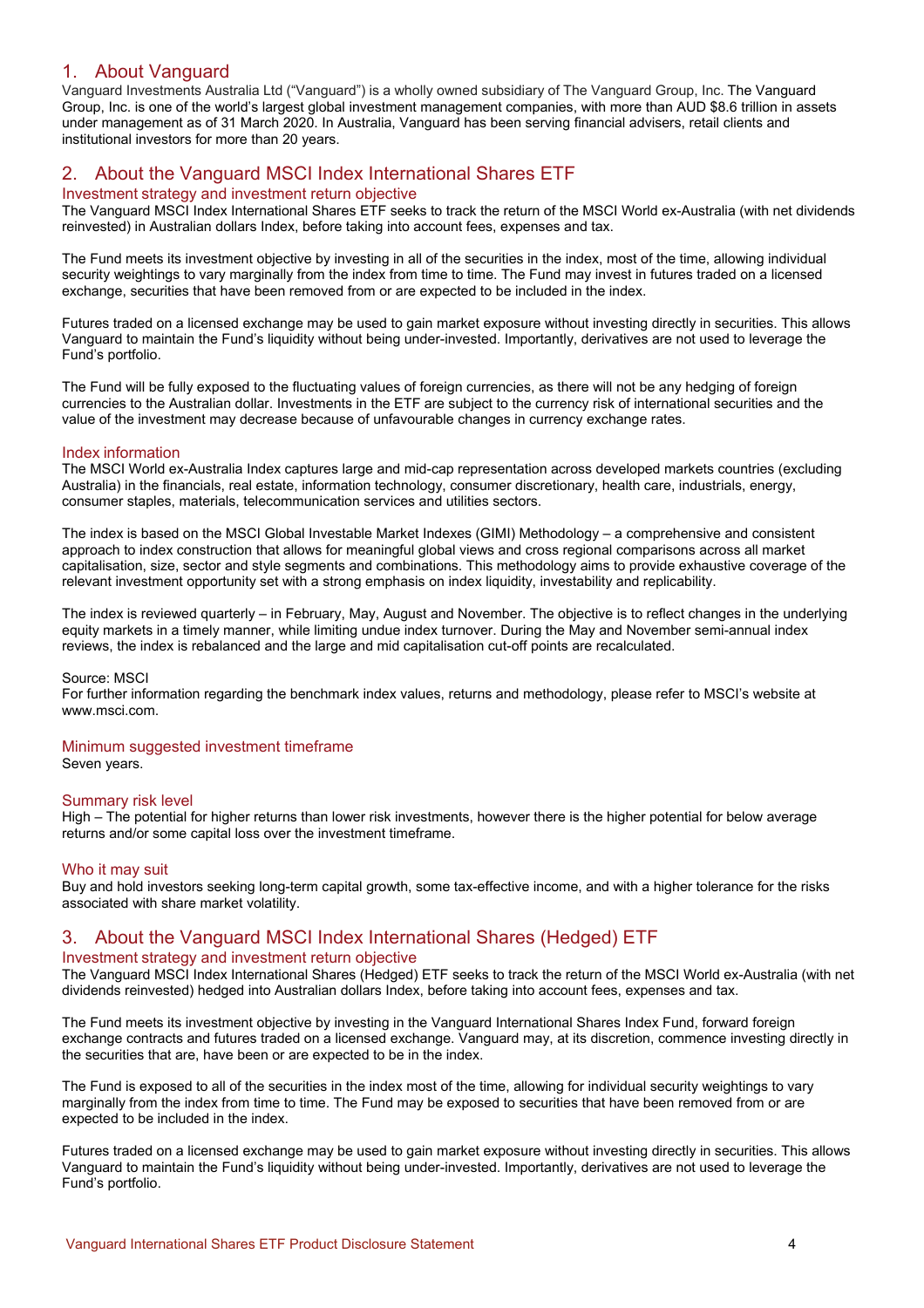# Index information

The MSCI World ex-Australia Index captures large and mid-cap representation across developed markets countries (excluding Australia) in the financials, real estate, information technology, consumer discretionary, health care, industrials, energy, consumer staples, materials, telecommunication services and utilities sectors.

The MSCI Hedged Indexes hedge each foreign currency in the parent index back to a home currency by notionally "selling" each foreign currency forward at the one-month forward rate at the end of each month. To construct investable and replicable indexes, MSCI calculates the performance of the MSCI Hedged Indexes using foreign currency weights and corresponding foreign currency notional amounts as of two business days before the first calendar day of the following month.

The index is based on the MSCI Global Investable Market Indexes (GIMI) Methodology – a comprehensive and consistent approach to index construction that allows for meaningful global views and cross regional comparisons across all market capitalisation, size, sector and style segments and combinations. This methodology aims to provide exhaustive coverage of the relevant investment opportunity set with a strong emphasis on index liquidity, investability and replicability.

The index is reviewed quarterly – in February, May, August and November. The objective is to reflect changes in the underlying equity markets in a timely manner, while limiting undue index turnover. During the May and November semi-annual index reviews, the index is rebalanced and the large and mid capitalisation cut-off points are recalculated.

#### Source: MSCI

For further information regarding the benchmark index values, returns and methodology, please refer to MSCI's website at www.msci.com.

### Minimum suggested investment timeframe

Seven years.

### Summary risk level

High – The potential for higher returns than lower risk investments, however there is the higher potential for below average returns and/or some capital loss over the investment timeframe.

### Who it may suit

Buy and hold investors seeking long-term capital growth, some tax-effective income, and with a higher tolerance for the risks associated with share market volatility.

# 4. About the Vanguard FTSE Asia ex Japan Shares Index ETF

# Investment strategy and investment return objective

The Vanguard FTSE Asia ex Japan Shares Index ETF seeks to track the return of the FTSE Asia Pacific ex Japan, Australia and New Zealand Index (with net dividends reinvested) in Australian dollars, before taking into account fees, expenses and tax

The Fund seeks to meet its investment objective by investing substantially all of its assets in the securities included in the Index. The Fund may invest in futures traded on a licensed exchange, securities that have been removed from or are expected to be included in the index and depository receipts.

In most cases, the Fund invests directly in the securities included in the Index, but it may obtain economic exposure to these securities indirectly by purchasing depository receipts of the securities. The Fund portfolio may hold securities that the investment manager believes are economically equivalent to the securities in the Index, or which act as a proxy for securities in the Index. These securities are listed on exchanges that are members of the World Federation of Exchanges (WFE) or the Federation of European Securities Exchanges (FESE) (or otherwise the ASX has granted a waiver from that requirement).

Where it is difficult or inefficient to fully replicate the securities of the index, the Fund may employ a form of sampling to reduce transaction costs and improve tracking. Vanguard employs a sampling technique, using its discretion, based on an analysis that considers liquidity, repatriation of capital, and entry barriers in various markets, to determine whether or not to invest in particular securities.

In certain circumstances, the Fund may be restricted from investing in certain countries included in the Index. For example, a waiver is required from the ASX to hold securities in the Index that are not traded on an exchange that is a member of the WFE and FESE. Futures traded on a licensed exchange may be used to gain market exposure without investing directly in securities. This allows Vanguard to maintain the Fund's liquidity without being under-invested. Importantly, derivatives are not used to leverage the Fund's portfolio.

The Fund will be fully exposed to the fluctuating values of foreign currencies, as there will not be any hedging of foreign currencies to the Australian dollar. Investments in the ETF are subject to the currency risk of international securities and the value of the investment may decrease because of unfavourable changes in currency exchange rates.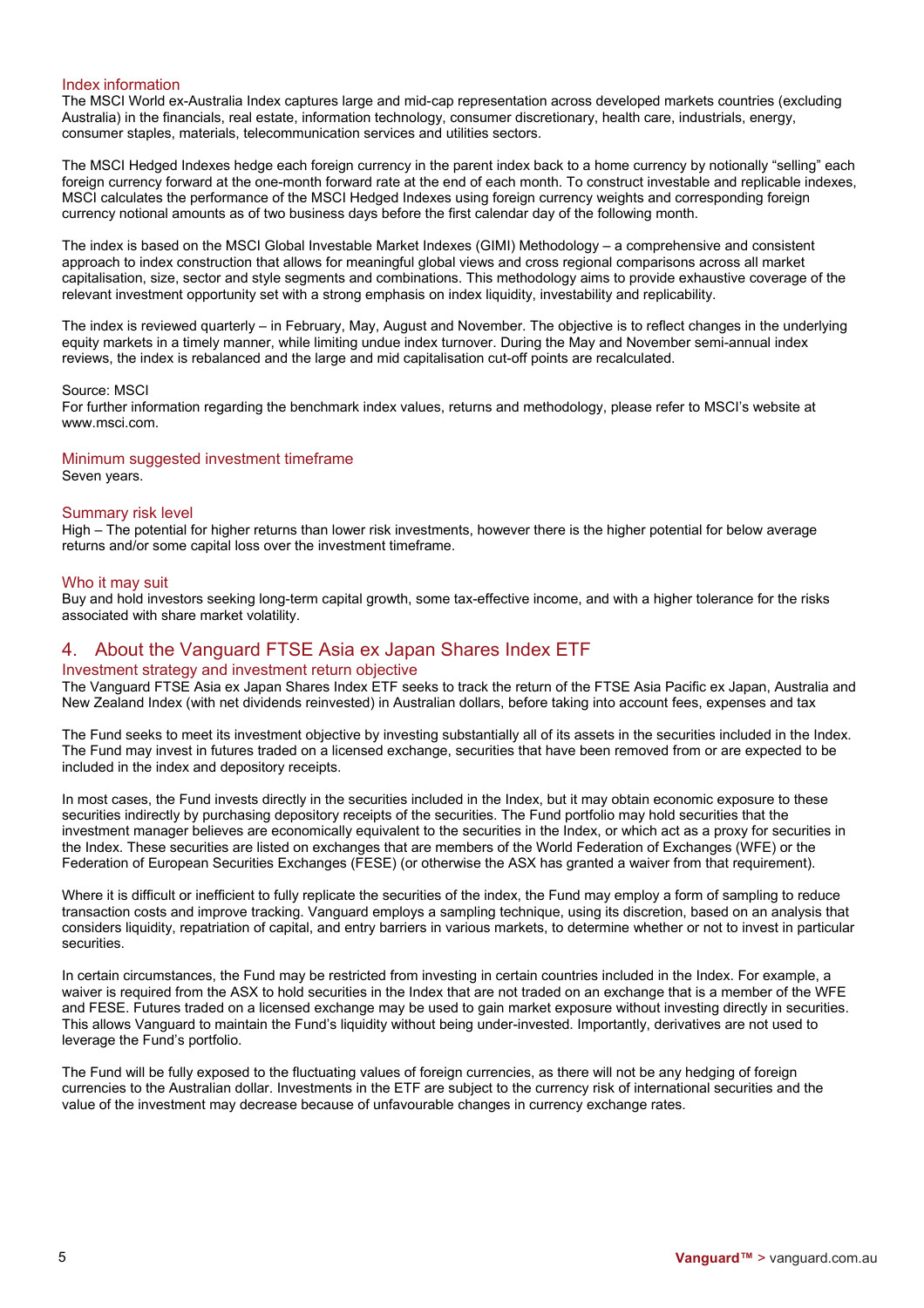### Index information

The FTSE Asia Pacific ex Japan, Australia and New Zealand Net Index was launched on 31 May 2000 and is derived from the FTSE Global Equity Index Series. The FTSE Asia Pacific ex Japan, Australia and New Zealand Net Index is a total return, free float market capitalisation index. The Underlying Index is denominated and quoted in Australian dollars.

FTSE International Limited ("**FTSE**") is the Index Provider of the FTSE Asia Pacific ex Japan, Australia and New Zealand Net Index.

Source: FTSE

For further information regarding the benchmark index values, returns and methodology, please refer to FTSE website at www.ftse.com.

### Minimum suggested investment timeframe

Seven years.

### Summary risk level

High – The potential for higher returns than lower risk investments, however there is the higher potential for below average returns and/or some capital loss over the investment timeframe.

#### Who it may suit

Buy and hold investors seeking long-term capital growth, some tax-effective income, and with a higher tolerance for the risks associated with share market volatility.

# 5. Additional information about the ETFs

### Cash and liquidity management

To manage day-to-day transaction requirements such as investor withdrawals and collateral requirements, the Funds may maintain a variable balance of cash. To effectively manage this cash, a Fund may invest in (directly or through another Vanguard Fund) cash equivalent instruments that aim to preserve capital and provide liquidity.

Cash equivalent instruments include, but are not limited to, high quality short-term money market instruments and short dated debt securities such as government issued securities, government-related (semi-government) issued securities and repurchase agreements, where a high quality government or government related security is received or provided as collateral for the term of the agreement.

### Securities lending

The Funds may engage in securities lending. Securities lending is a common practice where holders of securities make short term loans of shares in return for a fee, to incrementally increase returns to investors. For the Funds, Vanguard employs a value-oriented approach to securities lending which seeks to capture a scarcity premium by lending hard-to-borrow securities or 'specials'. Due to the higher fees charged per loan, higher returns can be generated with a lower level of securities lent. This is a more conservative approach that generally results in only a small percentage of the Fund's securities being lent. This amount will be capped at a maximum of 7.5%.

Vanguard has appointed an external agent lender to facilitate the lending of securities on behalf of the Fund to a select group of borrowers (banks and broker-dealers). This group of borrowers has been pre-approved in accordance with Vanguard's Global Securities Lending credit policies and limits. Each borrower is required to provide a minimum amount of collateral which is generally limited to high quality sovereign debt (or equivalent) and equal to 105% of the market value of the securities loaned, marked to market daily.

All revenue generated from the securities lending program is returned to the Fund, less agent lender fees and costs. Vanguard does not retain any portion of the revenue generated from the securities lending program. The agent lender fees and costs are reflected in the Fund's indirect costs to the extent they are material (see Section 10 Fees and Other Costs).

#### **Performance**

Monthly performance information for the ETFs and historical performance relative to the Index will be published on Vanguard's website at www.vanguard.com.au. Neither the return of capital nor the performance of the ETFs is guaranteed. Past performance is not an indication of future returns.

The market price of ETF units on the secondary market will also vary from the NAV price of the ETF units. There can be a number of factors influencing the current market price and causing it to differ from the NAV price including the price movement of the securities in the index held by the ETFs, investor demand for the ETFs and the spread between the bid price (price at which participants are willing to buy) and the ask price (price at which participants are willing to sell).

# Changes to investment objective and strategy

Vanguard may, from time to time, vary the investment objective and/or strategy of the Funds. Such variations may include changes to the target index chosen for a Fund. Vanguard will notify investors of any such changes.

#### Environmental, social and ethical considerations

Vanguard does not take into account labour standards or environmental, social or ethical considerations when selecting, retaining or realising investments.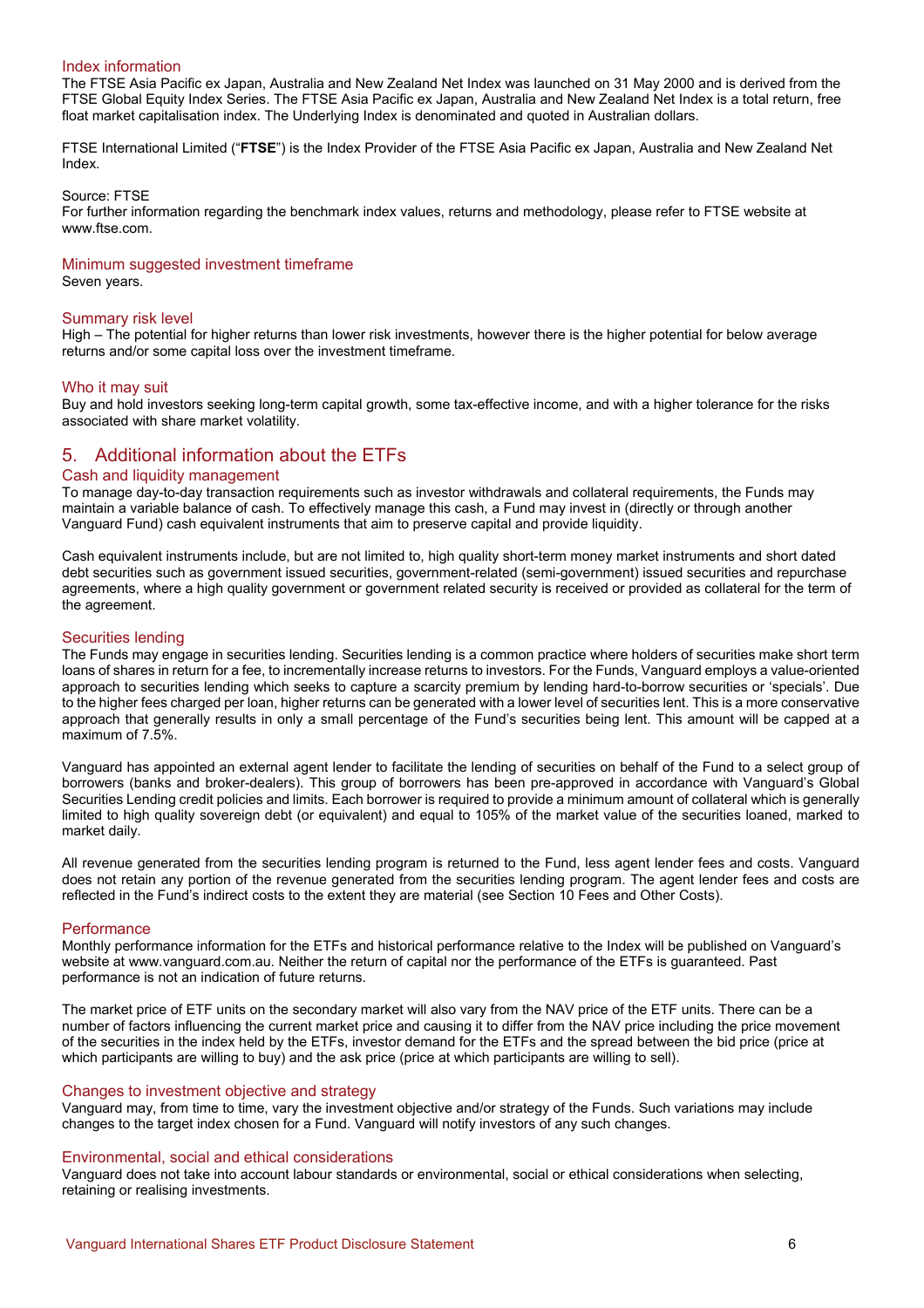# 6. Quotation under the AQUA Rules of the ASX

The AQUA market service aims to provide managed funds, ETFs and structured products (collectively referred to as ETPs) with a more tailored framework for the quoting of these products on the ASX market and access to back office clearing and settlement.

The key distinction between products admitted under the ASX Listing Rules and those quoted under the ASX AQUA Rules is the level of influence that the issuer has over the underlying instrument. See table below for the main differences between the ASX Listing Rules and the ASX AQUA Rules:

| <b>ASX Listing Rules</b>                                                                                                                                                                                             | <b>ASX AQUA Rules</b>                                                                                                                                                                                                                          |
|----------------------------------------------------------------------------------------------------------------------------------------------------------------------------------------------------------------------|------------------------------------------------------------------------------------------------------------------------------------------------------------------------------------------------------------------------------------------------|
| The equity issuer:<br>Controls the value of its own securities and the<br>٠<br>business it runs: and<br>The value of those securities is directly influenced by<br>٠<br>the equity issuer's performance and conduct. | The AQUA Product issuer:<br>Does not control the value of the assets underlying its<br>products but:<br>Offers products that give investors exposure to the<br>٠<br>underlying assets - such as shares, indices, currencies<br>or commodities. |
| For example, a company's management and Board generally<br>control the company's business and, therefore, have direct<br>influence over the company's share price.                                                   | The value (or price) of products quoted under the AQUA<br>Rules is dependent upon the performance of the underlying<br>assets rather than the financial performance of the issuer<br>itself.                                                   |
|                                                                                                                                                                                                                      | For example, an ETP issuer does not control the value of the<br>securities it invests in.                                                                                                                                                      |
| Source: ASX Rules Framework (2011)                                                                                                                                                                                   |                                                                                                                                                                                                                                                |

The following information highlights the key differences between the effect of listing under the ASX Listing Rules and quotation under the AQUA Rules.

| Information                   | <b>ASX Listing Rules</b>                                                                                                                                                        | <b>ASX AQUA Rules</b>                                                                                                                                                                                                                                                                                                                                                                                                                                                                                                                                            |
|-------------------------------|---------------------------------------------------------------------------------------------------------------------------------------------------------------------------------|------------------------------------------------------------------------------------------------------------------------------------------------------------------------------------------------------------------------------------------------------------------------------------------------------------------------------------------------------------------------------------------------------------------------------------------------------------------------------------------------------------------------------------------------------------------|
| ٠<br>Continuous<br>disclosure | Products under the Listing Rules are<br>subject to the continuous disclosure<br>requirements under Listing Rule 3.1 and                                                         | Issuers of products quoted under the AQUA Rules are<br>٠<br>not subject to the continuous disclosure requirements<br>under Listing Rule 3.1 and section 674 of the<br>Corporations Act.<br>There is a requirement under the AQUA Rules that an<br>×.<br>issuer of a product quoted under the AQUA Rules<br>provide the ASX with any information that the non-<br>disclosure of which may lead to the establishment of a<br>false market in its products or would materially affect<br>the price of its products.<br>What obligations apply under the AQUA Rules? |
|                               | section 674 of the Corporations Act                                                                                                                                             | There is an obligation on issuers of ETFs to disclose<br>information about the NAV of the ETFs daily via either<br>the ASX MAP or issuer's website (as specified in the<br>ETFs' Product Disclosure Statement).<br>Issuers of ETFs must also disclose information about<br>dividends, distributions and other disbursements to the<br>ASX via ASX MAP.<br>Any other information that is required to be disclosed to<br>ASIC under section 675 of the Corporations Act must<br>be disclosed to the ASX via ASX MAP at the same<br>time it is disclosed to ASIC.   |
| Periodic<br>disclosure        | Products under the Listing Rules are<br>٠<br>required to disclose half yearly and<br>annual financial information or annual<br>reports under Chapter 4 of the Listing<br>Rules. | Responsible entities of AQUA Products that are ETFs<br>٠<br>are still required to lodge with ASIC financial reports<br>under Chapter 2M of the Corporations Act. Under the<br>AQUA Rules, the Responsible Entity must disclose<br>these financial reports to the ASX at the same time as<br>lodgement with ASIC.<br>Issuers of ETFs must disclose the total number of ETF<br>٠<br>Securities on issue via ASX MAP within 5 business<br>days of the end of each month.                                                                                            |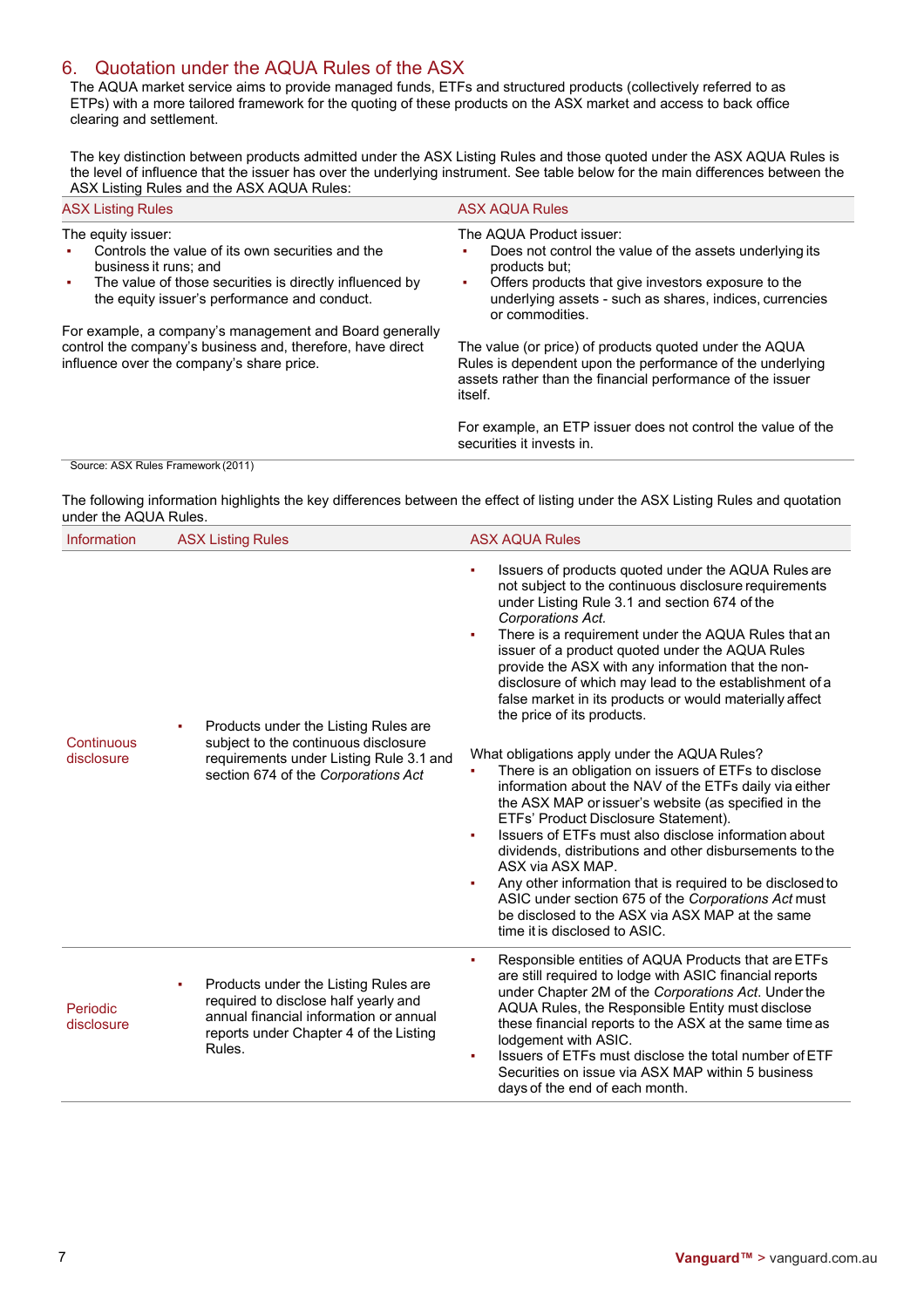| Corporate<br>control                   | Requirements in the Corporations Act<br>٠<br>and the Listing Rules in relation to<br>matters such as takeover bids, share<br>buy-backs, change of capital, new<br>issues, restricted securities, disclosure<br>of directors' interests and substantial<br>shareholdings apply to companies and<br>listed schemes. | Certain requirements in the Corporations Act and the<br>Listing Rules in relation to matters such as takeover<br>bids, buy-backs, change of capital, new issues,<br>restricted securities, disclosure of directors' interests<br>and substantial shareholdings that apply to companies<br>and listed schemes do not apply to products quoted<br>under the AQUA Rules.<br>Issuers of products quoted under the AQUA Rules are<br>×.<br>subject to the general requirement to provide the ASX<br>with any information concerning itself the non-disclosure<br>of which may lead to the establishment of a false<br>market or materially affect the price of its products. |
|----------------------------------------|-------------------------------------------------------------------------------------------------------------------------------------------------------------------------------------------------------------------------------------------------------------------------------------------------------------------|-------------------------------------------------------------------------------------------------------------------------------------------------------------------------------------------------------------------------------------------------------------------------------------------------------------------------------------------------------------------------------------------------------------------------------------------------------------------------------------------------------------------------------------------------------------------------------------------------------------------------------------------------------------------------|
| <b>Related party</b><br>transactions   | Chapter 10 of the Listing Rules, which<br>٠<br>relates to transactions between an<br>entity and persons in a position to<br>influence the entity, specifies controls<br>over related party transactions.                                                                                                          | Chapter 10 of the Listing Rules does not apply to AQUA<br>Products. ETPs that are registered managed investment<br>schemes are subject to Chapter 2E and Part 5C.7 of the<br>Corporations Act.                                                                                                                                                                                                                                                                                                                                                                                                                                                                          |
| <b>Auditor rotation</b><br>obligations | There are specific requirements in<br>relation to auditor rotation under Part<br>2M.4 Division 5 of the Corporations Act.                                                                                                                                                                                         | Issuers of products quoted under the AQUA Rules are<br>٠<br>not subject to the requirements under Part 2M.4<br>Division 5 of the Corporations Act.<br>Responsible entities of registered managed investment<br>schemes will continue to be required to undertake an<br>independent audit of its compliance with the scheme's<br>compliance plan in accordance with section 601HG of<br>the Corporations Act and the auditor must not be the<br>auditor of the scheme's financial statements (though<br>they may be from the same firm).                                                                                                                                 |
| Product<br>disclosure                  | Entities admitted under the Listing Rules<br>٠<br>are subject to the requirements of the<br>Corporations Act in relation to the issue<br>of a PDS or prospectus.<br>Information on the risks associated with<br>٠<br>an investment in a product is expected<br>to be included.                                    | Products quoted under the AQUA Rules will also be<br>subject to these requirements of the Corporations<br>Act.<br>Investors should read the PDS or prospectus carefully<br>before investing in an AQUA Product to fully<br>understand the risks involved in investing in these<br>types of products.                                                                                                                                                                                                                                                                                                                                                                    |

Source: ASX Rules Framework (2011) and ASX Operating Rules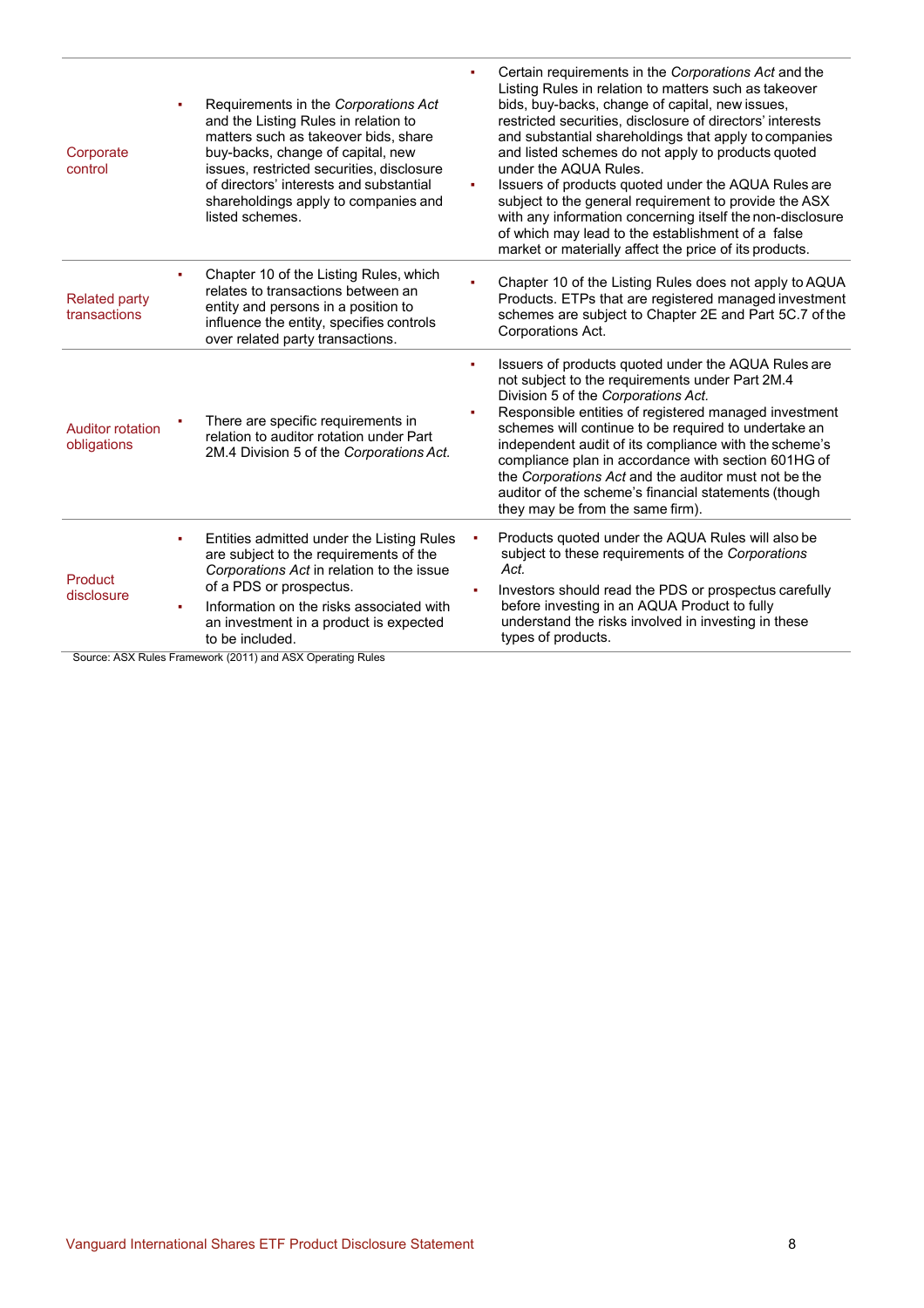# 7. Risks General Risks

Investors in the ETFs face a number of investment risks. It is important to keep in mind one of the main principles of investing: the higher the potential reward, the higher the risk of losing money. The reverse is also generally true: the lower the risk, the lower the potential reward. An investment in the ETFs could lose money over short or even long periods.

The price of the ETFs can fluctuate within a wide range, like fluctuations of the overall financial markets.

When considering an investment in the ETFs, personal tolerance for fluctuating market values should be taken into account. An investment in the ETFs is subject to investment risk including possible delays in repayment and loss of income or principal invested. Neither Vanguard nor its associates guarantee the performance of the ETFs, the repayment of capital from the ETFs or any particular rate of return.

The following table outlines the risks that can affect the performance of the ETFs.

| Type of risk | <b>Description</b>                                                                                                                                                                                                                                                                                                                                                                                                                                                                 |
|--------------|------------------------------------------------------------------------------------------------------------------------------------------------------------------------------------------------------------------------------------------------------------------------------------------------------------------------------------------------------------------------------------------------------------------------------------------------------------------------------------|
| Market risk  | Market risk is the possibility that the market has negative returns over short or even extended periods.<br>Cash investments have the lowest market risk. Bonds and equities (including property securities) have<br>increasing levels of market risk. Short-term market risks are high to very high for most asset classes<br>(including international securities). Below is a graphical representation of the risk/return relationship<br>associated with various asset classes. |
|              |                                                                                                                                                                                                                                                                                                                                                                                                                                                                                    |



In any asset sector, the returns of individual securities are a combination of the market return and returns specific to each security. The prices of securities can rise and fall for a variety ofpolitical, economic and other reasons. You may not get back what you invested. By diversifying their holdings across a market, index funds are generally well protected from the specific risk of individual securities.

From time to time the number of securities in a given index may change due to factors such as index rebalancing and this may lead to a change in the diversification of the portfolio. Investors should be aware that markets and currencies can be volatile and affect the returns of an investment portfolio.

|                                   | that mantolo and barronoloo barribo. Voldtho and anoot the rotarno or an invocutiont portions.                                                                                                                                                                                                                                                                                                                                                                                                                                                                                                                                                                                                                                           |
|-----------------------------------|------------------------------------------------------------------------------------------------------------------------------------------------------------------------------------------------------------------------------------------------------------------------------------------------------------------------------------------------------------------------------------------------------------------------------------------------------------------------------------------------------------------------------------------------------------------------------------------------------------------------------------------------------------------------------------------------------------------------------------------|
| Derivative risk                   | The primary risks associated with the use of derivative contracts are:<br>the values of the derivative failing to move in line with the underlying asset (a performance<br>difference);<br>the potential lack of liquidity of the derivative;<br>the Fund may not be able to meet payment obligations under the derivative contracts as they arise;<br>and<br>the counterparty to the derivative contract may not meet its obligations under the contract.                                                                                                                                                                                                                                                                               |
|                                   | The risk of a performance difference is minimised by investing in derivative contracts where the<br>behaviour is expected to resemble the key risk/return characteristics of a Fund's underlying securities.<br>The risk that a Fund may not be able to close out a derivatives position is minimised by entering into<br>such transactions on an exchange with an active and liquid secondary market, or with counterparties<br>that are able to provide a minimum level of liquidity for any transactions in the over-the- counter<br>market.                                                                                                                                                                                          |
| Regulatory and tax<br><b>risk</b> | The Funds do not use derivative contracts to leverage the assets of the Funds.<br>This is the risk that a government or regulator may introduce regulatory and tax changes, or a court<br>makes a decision regarding the interpretation of the law that affect the value of securities in which<br>the Funds invest, the value of the ETF units or the tax treatment of a Fund and its investors. The<br>Fund may not be able to trade certain securities in the index at any particular time due to the<br>restrictions on trading securities in that jurisdiction or restrictions in other jurisdictions such as<br>sanctions.<br>A Fund or ETF class may be affected by changes to legislation or government policy both in Australia |
|                                   | and in other countries.                                                                                                                                                                                                                                                                                                                                                                                                                                                                                                                                                                                                                                                                                                                  |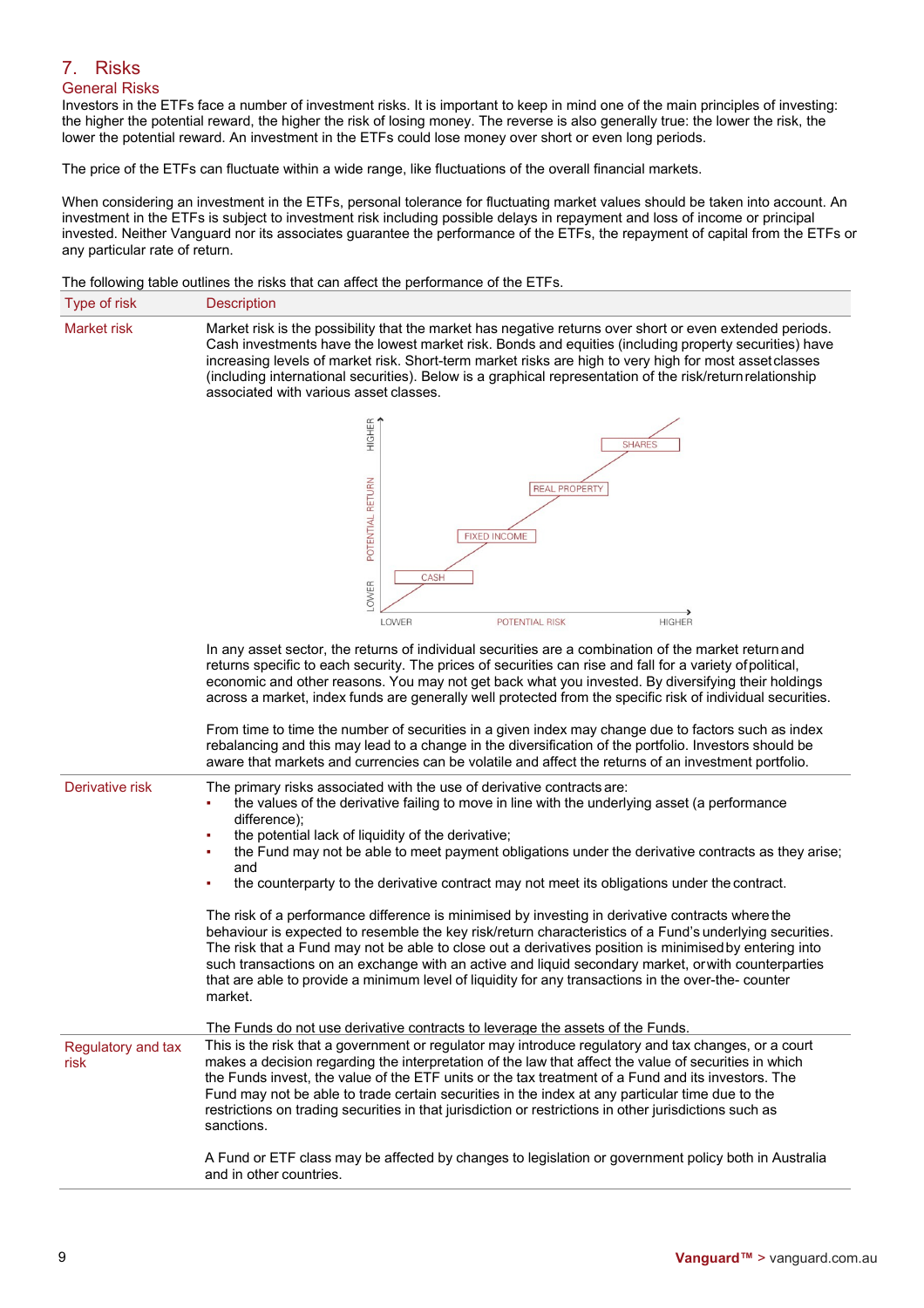| Index tracking risk      | Vanguard employs an indexing investment strategy for the Funds. However, a Fund may fail to meet its<br>objectives as a result of:<br>Vanguard's selection of securities for a Fund;<br>Implementation of processes which may cause a Fund to underperform its benchmark; and<br>The costs of managing the portfolios that are not measured by the Index.<br>٠<br>Vanguard's investment approach seeks to mitigate this risk.                                                                                                                                                                                                                                                                                                                                                                                                                                                                                                                                                                                                                                                       |  |
|--------------------------|-------------------------------------------------------------------------------------------------------------------------------------------------------------------------------------------------------------------------------------------------------------------------------------------------------------------------------------------------------------------------------------------------------------------------------------------------------------------------------------------------------------------------------------------------------------------------------------------------------------------------------------------------------------------------------------------------------------------------------------------------------------------------------------------------------------------------------------------------------------------------------------------------------------------------------------------------------------------------------------------------------------------------------------------------------------------------------------|--|
| Index inaccuracy risk    | The index provider does not generally accept liability for the accuracy or completeness of the index data.<br>There is a risk that the index provider makes errors in the construction of the index which may not be<br>identified and corrected for a period of time. Vanguard does not provide a warranty or guarantee for<br>index provider errors. Therefore, the gains, losses, or costs associated with the index provider's errors<br>will be borne by the Fund and its unitholders.                                                                                                                                                                                                                                                                                                                                                                                                                                                                                                                                                                                         |  |
| <b>Fund risk</b>         | Investing in a managed investment scheme carries with it the risks of that investment vehicle including:<br>the fees and costs for a Fund could change (refer to the section 11, additional explanation of 'Fees<br>and Cost' for information about the limits on changes to fees and costs and 'Buy/sell spreads' for<br>further information about variations to buy/sell spreads);<br>the Funds may give different results than investing directly in the underlying securities yourself<br>because of the tax consequences of the income and/or capital gains accrued in the Fund(s);<br>Vanguard could be replaced as the responsible entity and/or investment manager for the Fund(s);<br>or<br>the Funds could terminate.                                                                                                                                                                                                                                                                                                                                                     |  |
| <b>Currency risk</b>     | Fluctuations in the value of the Australian dollar versus foreign currencies can affect the returns from<br>overseas investments.<br>A weaker Australian dollar increases the value of investments held in non-Australian dollars and<br>therefore benefits the Australian investor holding non-Australian dollar denominated assets, such as<br>international shares. Conversely, if the value of the Australian dollar rises, the value of investments held<br>in non-Australian dollar denominated assets will fall.                                                                                                                                                                                                                                                                                                                                                                                                                                                                                                                                                             |  |
| <b>Distribution risk</b> | Forward foreign exchange contracts are used to manage currency risk for the Fund. The return of the<br>Fund is thus relatively unaffected by currency fluctuations. However, currency hedging involves costs<br>and implementation risks due to the volatility of currency and securities markets, and this volatility may<br>impact distributions from the Fund. For example, when the Australian dollar is appreciating relative to<br>other currencies, the gains from currency hedging may result in significant additional income being<br>distributed by the Fund (unless, where the Fund is an AMIT, Vanguard determines to accumulate this<br>additional income). Conversely, when the Australian dollar is depreciating relative to other currencies,<br>the losses from currency hedging can totally offset other income received by the Fund, which may result<br>in no distribution for the period (unless Vanguard determines to make a cash distribution in any event).                                                                                               |  |
| <b>Operational risk</b>  | ETFs are subject to a number of operational risks including in relation to the administration and reporting<br>of the Funds and the possibility that errors are made in the provision of services to the Funds.<br>The failure of a service provider to adequately administer or report accurately in relation to the Funds or<br>their investments may adversely impact the operations or performance of the Funds.<br>There is a risk that circumstances beyond Vanguard's reasonable control could prevent Vanguard from<br>managing the Funds in accordance with their investment strategy and as otherwise contemplated by this<br>PDS. Examples of these circumstances include strikes, industrial disputes, fires or other catastrophe,<br>war, civil disturbance, terrorist acts, governmental pre-emption in connection with a state of emergency<br>and epidemics (including potential epidemics). By investing in the Funds you agree that Vanguard is not<br>liable if Vanguard is prevented from managing the Funds by circumstances beyond its reasonable<br>control. |  |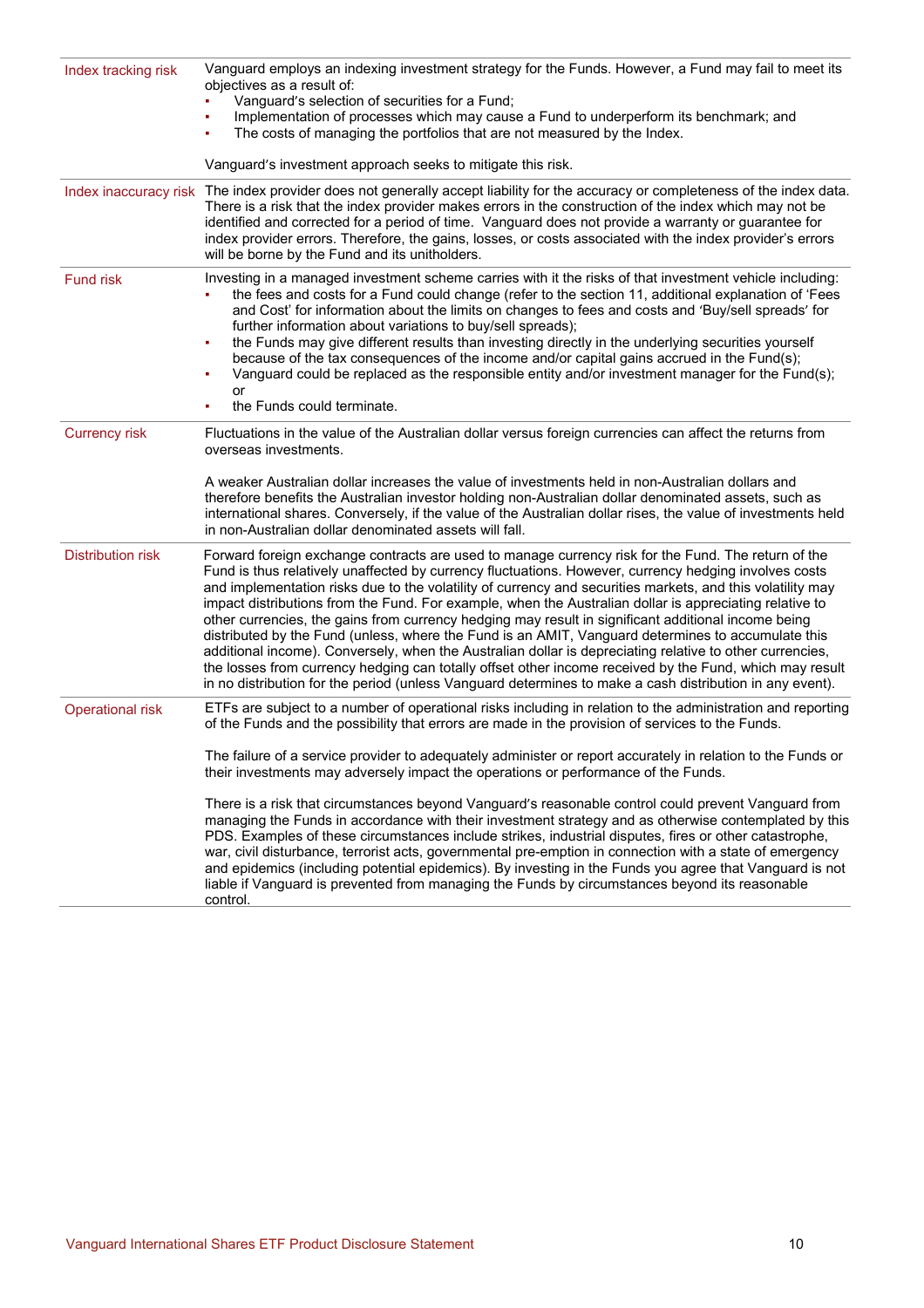| <b>Trading risk</b>                                            | In certain exceptional circumstances such as market disruptions, the ASX may suspend the trading of<br>ETF units and therefore investors will not be able to buy or sell ETF units on the ASX. Where the<br>Fund(s) has been suspended from trading, but remains liquid, Vanguard will use its best endeavours to<br>take all reasonable steps within its control to seek to have the ETFs recommence trading as soon as<br>possible. In these circumstances, Vanguard may suspend the application and redemption process for<br>Authorised Participants. If applications and redemptions are suspended, Vanguard will make an<br>announcement on the ASX Market Announcements Platform. |
|----------------------------------------------------------------|------------------------------------------------------------------------------------------------------------------------------------------------------------------------------------------------------------------------------------------------------------------------------------------------------------------------------------------------------------------------------------------------------------------------------------------------------------------------------------------------------------------------------------------------------------------------------------------------------------------------------------------------------------------------------------------|
|                                                                | The ASX also imposes certain requirements for ETF units to continue to be quoted. Vanguard will<br>endeavour to meet these requirements at all times to ensure the ETF units remain quoted.                                                                                                                                                                                                                                                                                                                                                                                                                                                                                              |
|                                                                | There can be no assurances that there will always be a liquid market for securities traded on the ASX.<br>Vanguard has obligations to have market making arrangements in place under certain circumstances<br>under the AQUA Rules. Vanguard has appointed a market maker to assist in maintaining liquidity for the<br>ETFs on the ASX.                                                                                                                                                                                                                                                                                                                                                 |
|                                                                | The purchase price and withdrawal price applicable to ETF units may from time to time differ from the<br>trading price of ETF units on the ASX. The trading price is dependent on a number of factors including<br>the demand and supply of units, investor confidence and how closely the value of the assets of the ETF<br>tracks the performance of the index.                                                                                                                                                                                                                                                                                                                        |
|                                                                | If you buy or sell ETF units on the secondary market, you will pay or receive the trading price, which may<br>be higher or lower than the NAV price.                                                                                                                                                                                                                                                                                                                                                                                                                                                                                                                                     |
| Counterparty risk                                              | The Funds may incur a loss due to the failure of a counterparty to meet their obligations under a<br>contract. A Fund's counterparties may include brokers, clearing houses and other agents, including an<br>agent lender under the securities lending program.                                                                                                                                                                                                                                                                                                                                                                                                                         |
|                                                                | In relation to securities lending, there is a risk that a borrower defaults on its obligations to return<br>securities. This may in turn lead to collateral and liquidity risks if the value of the collateral and/or liquidity<br>of the replacement securities decreases. Vanguard seeks to mitigate the risks of its securities lending<br>program through strict credit monitoring and requiring the provision of highly liquid collateral. See<br>"Securities Lending" in section 7 for more information.                                                                                                                                                                           |
| <b>Spread risk</b>                                             | Cash Transactions are subject to variations in the applicable buy/sell spread. The buy/sell spread can be<br>varied at Vanguard's discretion depending on, for example, market liquidity conditions or the total<br>amount of cash received in applications or redemptions for units on any particular day.                                                                                                                                                                                                                                                                                                                                                                              |
| <b>Emerging markets</b><br>risk<br>(applicable to VAE<br>only) | The securities of companies in emerging markets can be substantially more volatile and substantially<br>less liquid than the securities of companies located in more developed foreign markets. There is a risk<br>that world events, such as political upheaval, financial troubles or natural disasters, will adversely<br>affect the value of securities issued by companies in foreign countries or regions. This risk may be<br>higher for investments in emerging markets than more developed markets.                                                                                                                                                                             |
|                                                                |                                                                                                                                                                                                                                                                                                                                                                                                                                                                                                                                                                                                                                                                                          |

# 8. How to transact with Vanguard

Investors who are not Authorised Participants cannot apply for or redeem ETF units with Vanguard through this PDS, but may purchase or sell ETF units on the ASX through their broker or adviser. Prior to transacting with Vanguard, an Authorised Participant must enter into an Authorised Participant agreement with Vanguard. If access to Vanguard's online portal is requested, the Authorised Participant must also agree to additional terms and conditions of use. Please contact the Vanguard ETF Capital Markets Team on 1300 655 888 for more information.

An Authorised Participant may apply for and/or redeem a number of units in the ETFs in accordance with their Authorised Participant agreement by submitting a request to Vanguard. ETF Application/Redemption requests can be submitted via an ETF Application/Redemption Form or through Vanguard's online portal. ETF Applications/Redemptions must be in multiples of the creation unit for the ETF.

Applications or redemptions consist only of a cash amount equal to the application amount or withdrawal value as appropriate, plus a spread. For more information regarding Cash Transactions, including cut-off times, settlement dates and transaction confirmations, Authorised Participants should refer to the Execution and Settlement Procedures.

Vanguard reserves the right to refuse any application or redemption request to the extent permitted by the constitutions of the Funds or if the application or redemption is not in accordance with the terms of the Authorised Participant agreement. If an application or redemption request is rejected, the Authorised Participant will be notified.

# CHESS Statements

Unitholders will receive a CHESS statement showing the number of Units they hold after they acquire Units. Unitholders will receive an updated CHESS statement upon the occurrence of changes to their holding.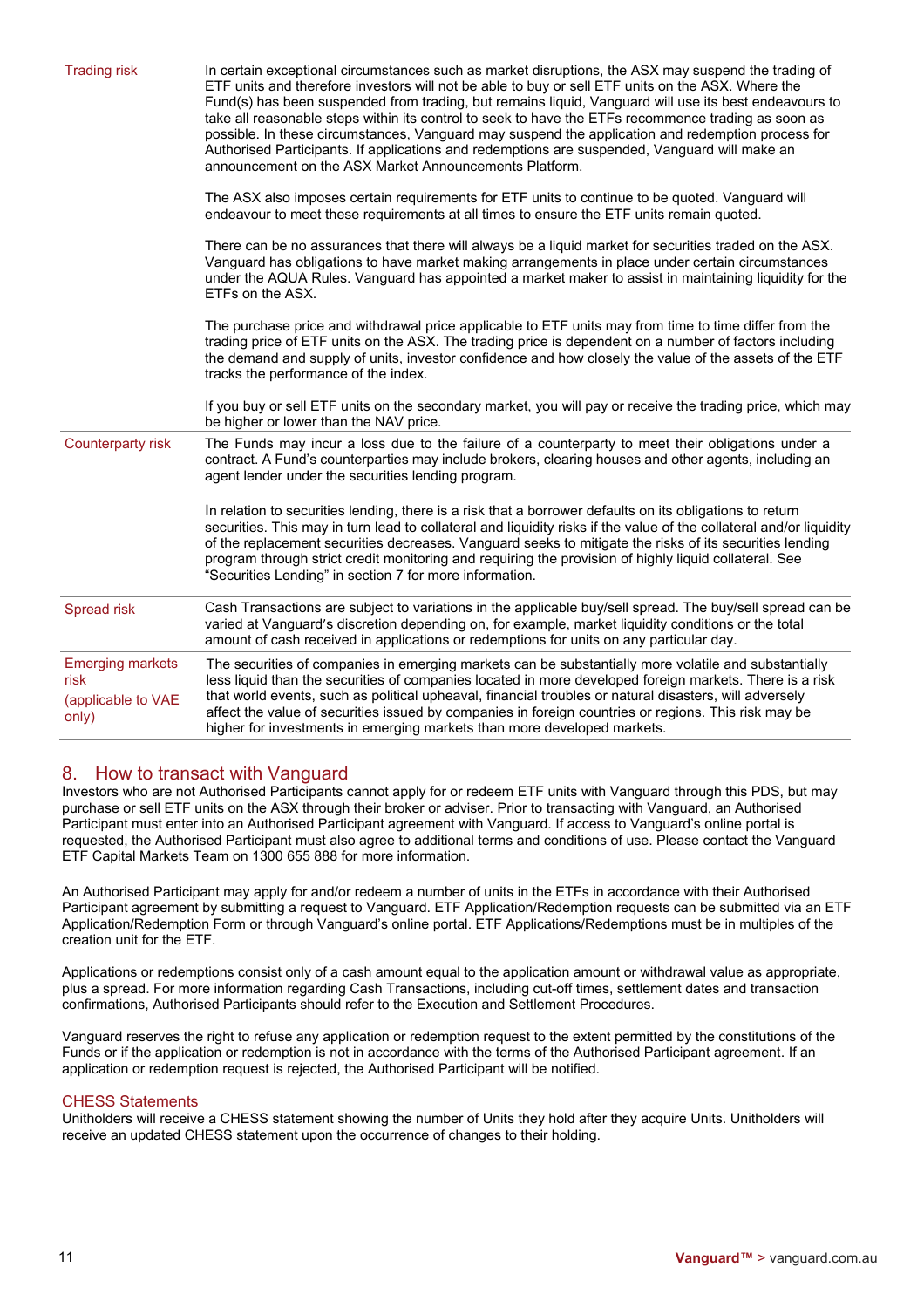### Important note for applications and redemptions by Authorised Participants

There may be occasions where Vanguard may suspend application or redemption requests. This may occur around the end of a distribution period when Vanguard is calculating and paying the distributable income for the relevant period and during ASX settlement holidays or where there are factors, as determined by Vanguard, which prevent the accurate calculation of unit prices. Vanguard will advise investors in the event that such a suspension will occur.

While a Fund is liquid for the purposes of the *Corporations Act*, Vanguard must satisfy a redemption of ETF units within 30 days of the date on which the redemption request is received or such longer period as permitted in accordance with the applicable Fund's constitution. A Fund is liquid if 80% of the value of the Fund's assets comprises liquid assets. If the Fund is illiquid, a withdrawal request must be dealt with in accordance with the constitution and the *Corporations Act*. You may not be able to withdraw the investment where a Fund is illiquid. It is not expected that the Funds will be illiquid.

In accordance with the applicable Fund constitution, redemptions may be processed progressively over a period of up to 20 business days at the withdrawal price applicable on each day on which the units are withdrawn. For the Vanguard FTSE Asia ex Japan Shares Index ETF, this applies to redemptions received on any business day which exceed 5 per cent of the Fund's value. For the Vanguard MSCI Index International Shares ETF, this applies to redemptions received on any two consecutive business days which exceed 5 percent of the Fund's value and for the Vanguard MSCI Index International Shares (Hedged) ETF, this applies to redemptions received on a single day which exceed 5 percent of the Fund's value.

No cooling off period applies in relation to ETF units.

### Withdrawal rights for investors other than Authorised Participants

As a condition of ASIC equal treatment relief, ASIC requires that in certain circumstances, investors other than Authorised Participants have a right to redeem units directly with Vanguard. When ETF units are suspended from trading on the ASX for more than 5 consecutive ASX trading days, ETF investors have a right to withdraw from a Fund and receive a cash payment for their ETF units within a reasonable time (within 60 days of the date on which the redemption request is received or such longer period as permitted in accordance with the Fund's constitution) of request unless:

- a Fund is being wound up;
- a Fund is not liquid for the purposes of the *Corporations Act*; or
- Vanguard, as responsible entity of the Funds, suspends redemptions of ETF units in accordance with the provisions of the constitution.

Investors (other than Authorised Participants) may redeem in these circumstances by completing a Direct Redemption Form and in accordance with the Secondary Market Direct Redemption Policy, both of which are available by contacting the Vanguard ETF Capital Markets Team on 1300 655 888.

A sell spread may apply where this right is exercised. Please refer to section '11. Additional explanation of fees and costs' for more information about the sell spread. Unitholders who withdraw from the Fund will receive the withdrawal price calculated by deducting the sell spread from the relevant ETF's net asset value per unit.

No minimum withdrawal amounts apply in these circumstances.

#### Valuations and pricing

The value of an ETF unit is determined by dividing the NAV for the class of units (total assets for that class, less total liabilities for that class) by the number of units on issue in that class. Units are generally valued using the closing prices of the underlying securities on the relevant markets in which they trade and converted into Australian dollars. The value of units will change from time to time as the market value of the assets for a class of units rises or falls.

Units are usually valued daily, except on non-ASX trading days or if there are factors that prevent the accurate calculation of unit prices (for example, where markets are closed in relevant countries).

The purchase price per unit (being the amount paid by an Authorised Participant for the application for ETF units) is determined by dividing so much of the NAV of a Fund as is allocated to the ETF class by the number of units on issue in the ETF class at the time the purchase price is determined, and adjusted by the applicable buy spread for the transaction.

The withdrawal price (being the amount payable to an Authorised Participant on the redemption of their ETF units) is also determined by dividing so much of the NAV of a Fund as is allocated to the ETF class by the number of units on issue in the ETF class at the time the withdrawal amount is determined, adjusted by the applicable sell spread for the transaction.

The withdrawal price paid to an Authorised Participant on the redemption of ETF units will generally include an attribution or entitlement of taxable income. Please refer to section '9. Distributions' for further details regarding how this entitlement is determined. The balance of the withdrawal amount will comprise payment of the withdrawal price of the ETF units.

Details of the daily NAV price and Pricing Basket will be made available on Vanguard's website at www.vanguard.com.au or by contacting the Vanguard ETF Capital Markets Team on 1300 655 888.

### Unit pricing policy

Vanguard has documented its policy as to how it determines unit prices for its managed funds (including the ETFs). Vanguard's Unit Pricing Discretions Policy is available on request to all investors and prospective investors at no charge by contacting the Vanguard ETF Capital Markets Team on 1300 655 888.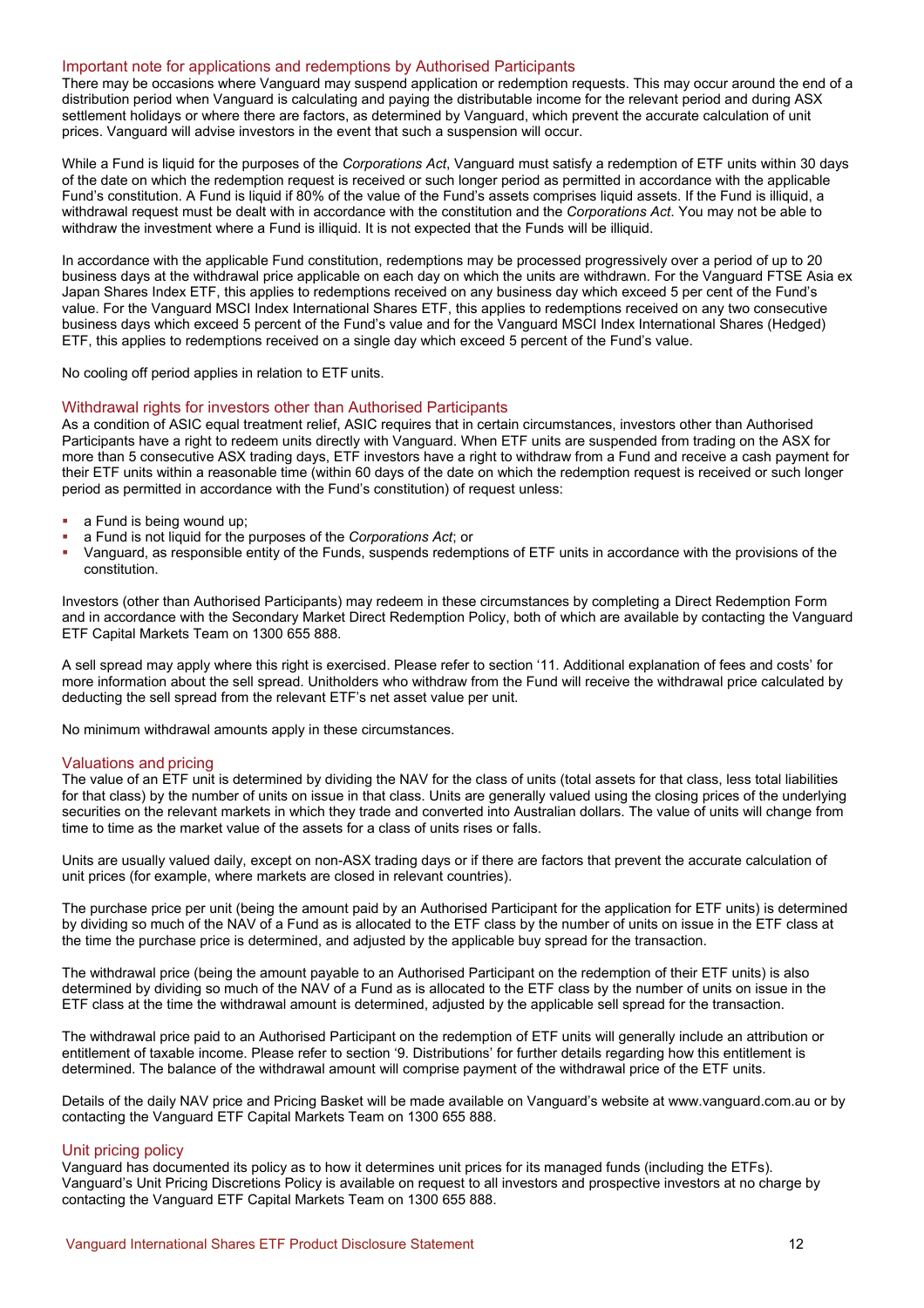The policy explains our approach in relation to valuation methodology, rounding of decimal places, cut-off times for receiving instructions, the frequency of income distributions and unit pricing discretions generally.

### Facsimile, email or online instructions

For Authorised Participants advising Vanguard via facsimile, e-mail or online in respect of instructions (including applications and redemption requests) it is important to be aware that Vanguard:

- is deemed to have accepted an ETF application or redemption request, only when Vanguard confirms an order has been accepted;
- will only process an ETF application or redemption request if it is received by Vanguard in full and has been completed to Vanguard's satisfaction;
- is not responsible for any loss or delay that results from a facsimile, e-mail or online transmission not being received by Vanguard;
- will not accept:
	- a facsimile receipt confirmation from the sender's facsimile machine as evidence of receipt of the facsimile; or
	- a return receipt as evidence of receipt of an e-mail; or
- any screenshot or extract of an online transaction produced by the sender as evidence of an online instruction;
- does not take responsibility for any fraudulently or incorrectly completed instructions; and
- will not compensate for any losses relating to facsimile, e-mail or online instructions, unless required by law. For example, the risk that a facsimile, e-mail or online transmission may be sent by a person who knows the investor's account details will be borne by the investor.

In the event of fraud the investor agrees to release, discharge and indemnify Vanguard from and against all actions, claims, demands, expenses and liabilities (however they arise) suffered by the investor or suffered by or brought against Vanguard, in respect of the facsimile e-mail or online instructions, to the extent permitted by law.

Authorised Participants should refer to their Authorised Participant agreement and the Execution and Settlement procedures for further information in relation to the Vanguard International Equity ETFs. Please contact the Vanguard ETF Capital Markets Team on 1300 655 888.

# 9. Distributions

Distributions may include income earned by the Fund or any other amounts that Vanguard considers appropriate for distribution. As at the date of this PDS, Vanguard intends for the distributions made by the Fund to be based on the taxable income earned by the Fund for each year. The income of the Fund will generally include income earned on holding and disposing of the assets of the Fund.

Where the Fund is an AMIT (see further "Taxation" section below), as distributions for each period may be based on estimates or exclude certain types of income, the amount distributed may differ to the taxable income attributed to investors for tax purposes. Any taxable income of the Fund that is not distributed for the period will either be held back for distribution in a later period in the same financial year, or accumulated in the Fund. Vanguard may, from time to time, review its approach to distributions and elect to distribute on an alternative basis.

Distributions for the Vanguard MSCI Index International Shares ETF and Vanguard FTSE Asia ex Japan Shares Index ETF will generally be made on a quarterly basis. Distributions for the Vanguard MSCI Index International Shares (Hedged) ETF will generally be made on a semi-annual basis. However, Vanguard may distribute at other times, alter the distribution periods and, in the limited circumstances discussed below, defer the distribution entitlement date.

Distributions for the Vanguard MSCI Index International Shares ETF and Vanguard FTSE Asia ex Japan Shares Index ETF will normally be paid within 20 business days following the end of the distribution period, though the constitutions for each Fund permits up to within two months. Distributions for the Vanguard MSCI Index International Shares (Hedged) ETF will normally be paid within 20 business days following the end of the distribution period, though the constitutions for each Fund permits up to within three months. The amount of distributions will vary from period to period and there may be periods in which no distribution is made. If this should occur, details will be available on our website.

All ETF unitholders as at the end of the distribution entitlement date may be entitled to the distribution for that distribution period. The distribution entitlement date is generally the last day of the distribution period. However, there are certain limited and exceptional circumstances where the distribution entitlement date is deferred to the next business day following the end of the distribution period (see 'Deferral of distribution entitlement date').

Distributions are calculated on a per unit basis and will be based on the number and class of units on issue in the relevant Fund as at the end of the distribution period.

Details in relation to the distributions by the Funds will be made available via an ASX announcement and on Vanguard's website. Investors must be registered as a Unitholder at the record date (as advised in the ASX announcement) to be eligible for the distribution.

### Deferral of the distribution entitlement date

The distribution entitlement date (other than 30 June) may be deferred, in certain limited and exceptional circumstances, to the first business day following the end of the relevant distribution period, where the ASX is closed for settlement on the first business day after the end of a distribution period, but the ETF class units may be traded on the ASX on that day. The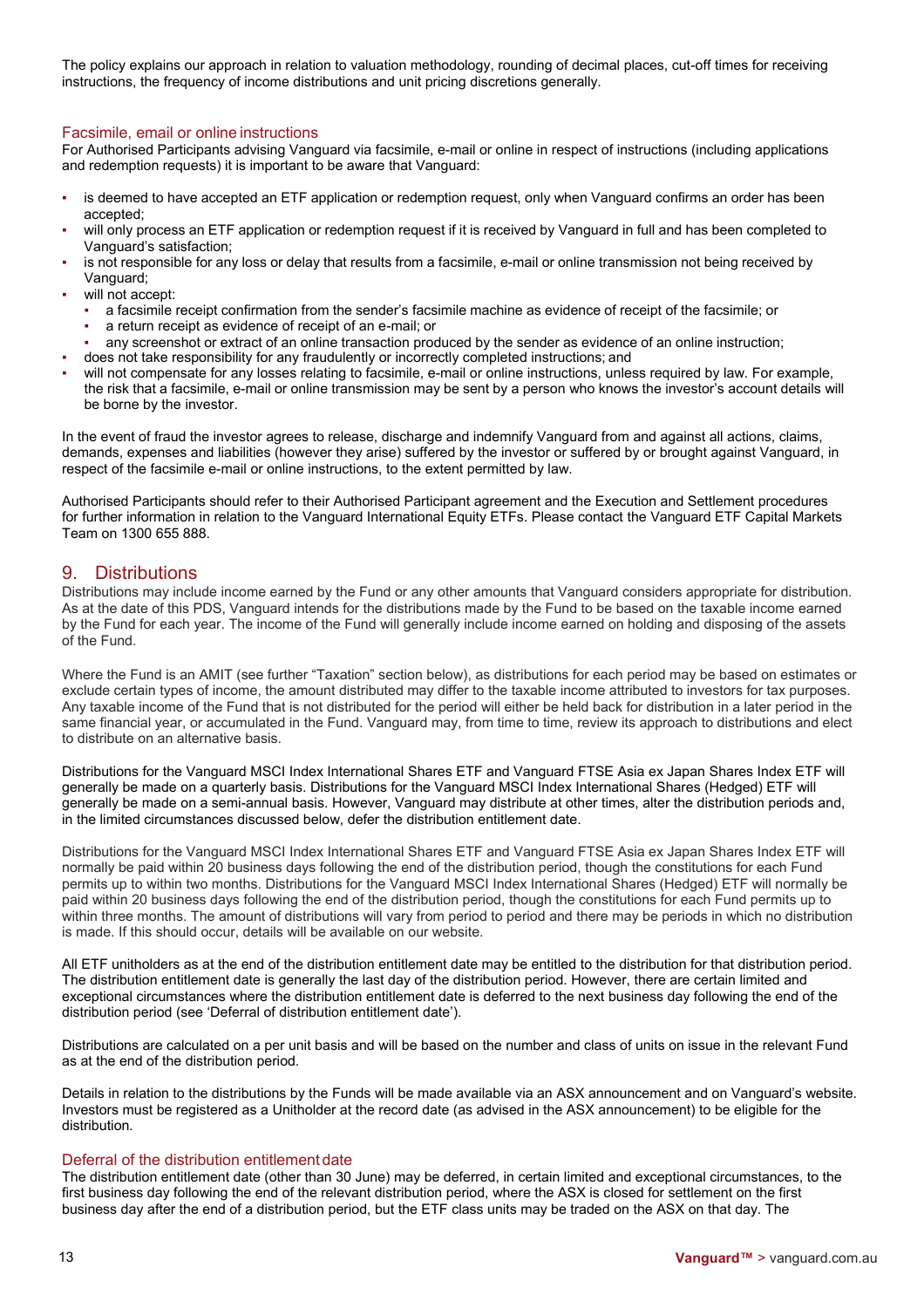distribution entitlement date is deferred, in these circumstances, on the basis that ETF units are not able to be quarantined as being ex-distribution on that day. This means that where the distribution entitlement date is deferred in these circumstances, ETF investors who purchase ETF units on the first business day after the distribution period will be entitled to the distribution for that distribution period and ETF investors who sell ETF units on the first business day after the distribution period will not be entitled to the distribution. Vanguard will announce details of when this will occur on the ASX Market Announcements Platform or on its website.

# Allocation of taxable income of the Fund on redemption

An Authorised Participant who redeems ETF units in the ordinary course may be attributed or distributed part of the taxable income of the relevant Fund. Please refer to section '12. Taxation of ETF units' for further information regarding how this entitlement is determined.

### Distribution Reinvestment Plan

From time to time ETF investors may be able to participate in the ETF Distribution Reinvestment Plan ("DRP"). Participation in the DRP is subject to the terms and conditions of the DRP Policy. As long as the DRP is offered, ETF investors can choose to:

- participate in the DRP, in which case any distributions to which an investor is entitled will be reinvested in additional ETF units; or
- not participate in the DRP, in which case distributions will be paid directly to an investor's nominated Australian bank account.

If no DRP election is made, an investor will be deemed to have elected not to participate in any DRP on offer and distributions will automatically be paid as cash. An investor's DRP election continues until the investor makes a new DRP election.

Investors can obtain a copy of the DRP Policy and elect to participate in the DRP by registering online via Vanguard's share registrar or by calling Computershare on 1300 757 905. Investors will be notified of changes to the DRP on Vanguard's website at www.vanguard.com.au.

| Vanguard ETF                                             | Register online for DRP                  |
|----------------------------------------------------------|------------------------------------------|
| Vanguard MSCI Index International Shares<br><b>ETF</b>   | www.computershare.com.au/easyupdate/VGS  |
| Vanguard MSCI Index International<br>Shares (Hedged) ETF | www.computershare.com.au/easyupdate/VGAD |
| Vanguard FTSE Asia ex Japan Shares<br>Index ETF          | www.computershare.com.au/easyupdate/VAE  |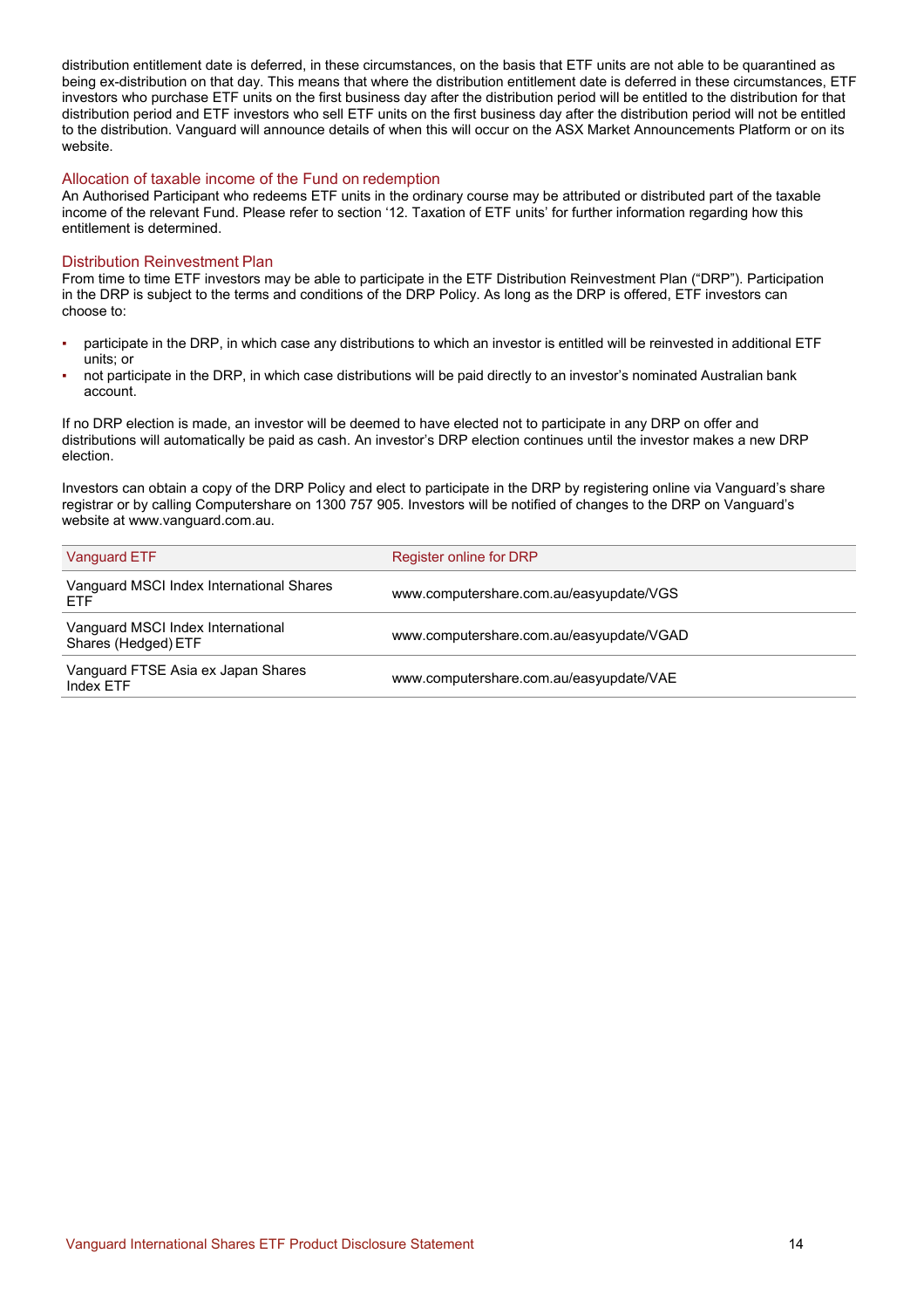# 10. Fees and other costs

**Did you know? Small differences in both investment performance and fees and costs can have a substantial impact**  on your long-term returns. For example, total annual fees and costs of 2% of your investment balance rather than 1% **could reduce your final return by up to 20% over a 30 year period (for example, reduce it from \$100,000 to \$80,000). You should consider whether features, such as superior investment performance or the provision of better member services, justify higher fees and costs. You may be able to negotiate to pay lower contribution fees and management costs where applicable. Ask the fund or your financial adviser.**

To find out more: If you would like to find out more, or see the impact of the fees based on your own circumstances, the **Australian Securities and Investments Commission (ASIC)** website (www.moneysmart.gov.au) has a managed funds fee calculator to help you check out different fee options.

### Our fees and costs

This PDS shows fees and other costs that you may be charged. These fees and costs may be deducted from your money, from the returns on your investment or from the ETF's assets as a whole.

Taxes are set out in another part of this PDS.

You should read all the information about fees and costs because it is important to understand their impact on your investment.

| Type of fee or cost                                                                 | Amount                                      |                                                                               | How and when paid                                                                                                                                                                                                                                                                                                                                                                                                      |  |
|-------------------------------------------------------------------------------------|---------------------------------------------|-------------------------------------------------------------------------------|------------------------------------------------------------------------------------------------------------------------------------------------------------------------------------------------------------------------------------------------------------------------------------------------------------------------------------------------------------------------------------------------------------------------|--|
|                                                                                     | <b>Other investors</b>                      | <b>Authorised Participants</b>                                                |                                                                                                                                                                                                                                                                                                                                                                                                                        |  |
| Fees when your money moves in or out of the Fund                                    |                                             |                                                                               |                                                                                                                                                                                                                                                                                                                                                                                                                        |  |
| Establishment fee<br>The fee to open your investment                                |                                             | Nil                                                                           | Not applicable                                                                                                                                                                                                                                                                                                                                                                                                         |  |
| <b>Contribution fee</b><br>The fee on each amount contributed to your<br>investment | Nil                                         | Nil <sup>A</sup>                                                              | Not applicable                                                                                                                                                                                                                                                                                                                                                                                                         |  |
| Withdrawal fee<br>The fee on each amount you take out of your<br>investment         | Nil <sup>B</sup>                            | Nil <sup>A</sup>                                                              | Not applicable                                                                                                                                                                                                                                                                                                                                                                                                         |  |
| Exit fee<br>The fee to close your investment                                        |                                             | Nil                                                                           | Not applicable                                                                                                                                                                                                                                                                                                                                                                                                         |  |
| <b>Management costs</b>                                                             |                                             |                                                                               |                                                                                                                                                                                                                                                                                                                                                                                                                        |  |
| The fees and costs for managing your investment                                     |                                             | The management cost for<br>each ETF incorporates<br>Vanguard's management fee |                                                                                                                                                                                                                                                                                                                                                                                                                        |  |
| Vanguard MSCI Index International Shares<br><b>ETF</b>                              | Vanguard's management fee<br>Indirect costs | $0.18%$ p.a.<br>$0.00\%$ p.a. <sup>D</sup>                                    | and an estimate of any indirect<br>costs (if applicable).<br>Vanguard's management fee<br>is calculated as a percentage<br>of the ETF's net asset value <sup>C</sup> .<br>The fee is calculated daily and<br>paid monthly. The fee for a<br>month is paid on or after the<br>first day of the following<br>month. This fee is taken from<br>the assets of the Fund and is<br>reflected in the daily ETF unit<br>price. |  |
| <b>Vanguard MSCI Index International Shares</b><br>(Hedged) ETF                     | Vanguard's management fee<br>Indirect costs | $0.21%$ p.a.<br>$0.00\%$ p.a. <sup>D</sup>                                    |                                                                                                                                                                                                                                                                                                                                                                                                                        |  |
| Vanguard FTSE Asia ex Japan Shares<br><b>Index ETF</b>                              | Vanguard's management fee<br>Indirect costs | $0.40\%$ p.a.<br>$0.00\%$ p.a. <sup>D</sup>                                   | Indirect costs (if applicable)<br>refer to the costs which reduce<br>the returns of the ETFs, such<br>as certain over-the-counter<br>derivatives. Please refer to the<br>section "Additional explanation<br>of fees and costs" for further<br>information about how and<br>when indirect costs apply.                                                                                                                  |  |
| <b>Service fees</b>                                                                 |                                             |                                                                               |                                                                                                                                                                                                                                                                                                                                                                                                                        |  |
| Investment switching fee<br>The fee for changing investment options                 |                                             | Nil                                                                           | Not applicable                                                                                                                                                                                                                                                                                                                                                                                                         |  |

A Buy/sell spreads apply. Please refer to section '11. Additional explanation of fees and costs' for more information concerning buy/sell spreads. These costs do NOT apply to investors buying or selling ETF units on the ASX.

B Other than in exceptional circumstances, investors other than Authorised Participants cannot redeem ETF units with Vanguard, but may seek to sell ETF units on the ASX through their broker or adviser. Please refer to the section 'Withdrawal rights for investors other than Authorised Participants' for circumstances where investors other than Authorised Participants may have rights to redeem ETF units with Vanguard. In these circumstances, buy/sell spreads or other costs may apply. Please refer to the section 'Additional explanation of fees and costs' for more information concerning these costs.

C Please refer to section '8. How to transact with Vanguard' for an explanation of the net asset value for a Fund.

D Indirect costs are based on an estimate as at the date of this PDS and may vary over time. Vanguard may update indirect cost information on its website where the overall change to the management cost is not materially adverse to investors.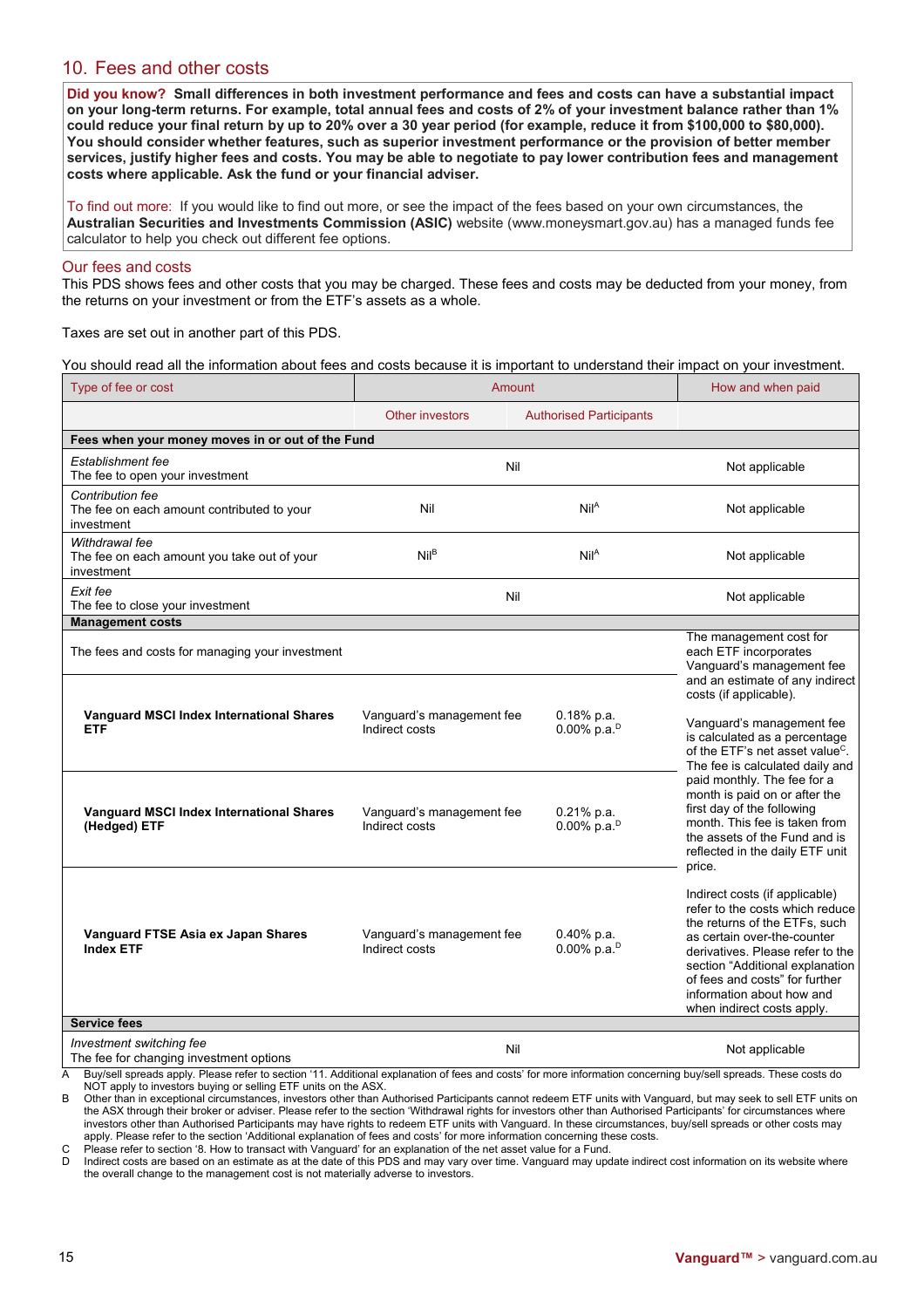# Example of annual fees and costs

The following table provides an example of how the fees and costs can affect an investment in a Fund over a one year period. You should use this table to compare the products with other managed investment products.

| Example – Vanguard FTSE Asia ex Japan<br>Shares Index ETF | Amount           | Balance of \$50,000 with a contribution of \$5,000 during the year                                                                                                                                                   |
|-----------------------------------------------------------|------------------|----------------------------------------------------------------------------------------------------------------------------------------------------------------------------------------------------------------------|
| Contribution fees                                         | Nil <sup>A</sup> | For every \$5,000 you put in, you will be charged \$0                                                                                                                                                                |
| <b>PLUS</b> Management costs, comprising                  | $0.40\%$ p.a.    | And, for every \$50,000 you have in the Fund you will be                                                                                                                                                             |
| Vanguard's management fee: 0.40% p.a.                     |                  | charged \$200 each year.                                                                                                                                                                                             |
| Indirect costs:<br>$0.00\%$ p.a.                          |                  |                                                                                                                                                                                                                      |
| <b>EQUALS</b> cost of Fund                                |                  | If you had an investment of \$50,000 at the beginning of the<br>year and you put in \$5,000 during that year you will be<br>charged fees of \$200 <sup>B</sup><br>The management fee for the Fund is non-negotiable. |

A A minimum creation unit size of 5,000 units applies for Cash Transactions by Authorised Participants and a buy spread also applies. Please refer to 'Buy/sell spreads' for more information. These costs do NOT apply to investors buying or selling ETF units on the ASX.

B Assumes that the \$5,000 investment occurs on the last business day of the year and that there is a constant investment of \$50,000 throughout the year.

# 11. Additional explanation of fees and costs

### Management costs

Management costs comprise the fees or costs that a unitholder incurs by investing in a Fund. Management costs are made up of Vanguard's management fee that is deducted from the returns of the Funds and may include indirect costs. The management costs shown do not include any potential extraordinary expenses. In addition, management costs do not include transactional and operational costs i.e. costs associated with investing the underlying assets, some of which may be recovered through buy/sell spreads.

### Management fee

The management fee component is a fixed amount that Vanguard deducts from the assets of the Funds and comprises Vanguard's remuneration for managing and overseeing the operations of the Funds. The management fee is calculated as a percentage of a Fund's net asset value (or the relevant class of units where a Fund has multiple classes). The fee is accrued daily in the unit price and paid monthly in arrears. The fee for a month is paid on or after the first day of the following month. This fee is taken from the assets of the relevant Fund.

As at the date of this PDS, Vanguard pays any expenses that are recoverable from the Funds out of the management fee at no additional charge to you. The management fee includes Goods and Services Tax (GST) after taking into account any expected input tax credits.

Ordinary expenses of the Funds that Vanguard may recover through the management fee includes:

- custodian fees (excluding transaction based fees);
- accounting and audit fees;
- fund administration expenses, such as the cost of preparing and amending the constitution, the cost of producing the PDS, postage and other Fund administration expenses.

The management fee may not be used to cover extraordinary expenses (such as litigation, the cost of investor meetings or other costs if incurred in the future). Such extraordinary expenses may be recovered from the assets of the Fund as an additional expense to the management fee where permitted under the constitutions.

For any Funds that invest in an underlying Fund, Vanguard's management fee in the underlying Fund(s) is fully rebated back to the investing Fund.

The management fee of investing in the Funds are capped until further notice.

In calculating taxable income for the Funds, all available tax deductions are taken into account. This means that the effective after-tax cost to investors of investing in a Fund may be lower than the amounts specified in the PDS for the Fund, to the extent that management costs are a tax deductible expense and reduce the taxable income of that Fund.

### Indirect costs

Indirect costs are included as part of the management costs disclosed in the fee table for each Fund in the PDS. Indirect costs include the management costs of interposed vehicles (for example, the management fee of an underlying investment trust or exchange traded fund) and certain costs of over-the-counter derivatives. For any Funds that invest in an underlying Vanguard Fund which is managed by Vanguard, Vanguard's management fee in the underlying Fund(s) is fully rebated back to the relevant investing Fund and so does not need to be counted in indirect costs for the relevant Fund.

It is important to note that indirect costs are reflected in the unit price of a Fund. Indirect costs are not an additional fee paid to Vanguard. Indirect costs disclosed in the PDS for each Fund are based on an estimate as at the date of this PDS and may vary over time. Vanguard may update indirect cost information on its website where the overall change to the management cost is not materially adverse to investors.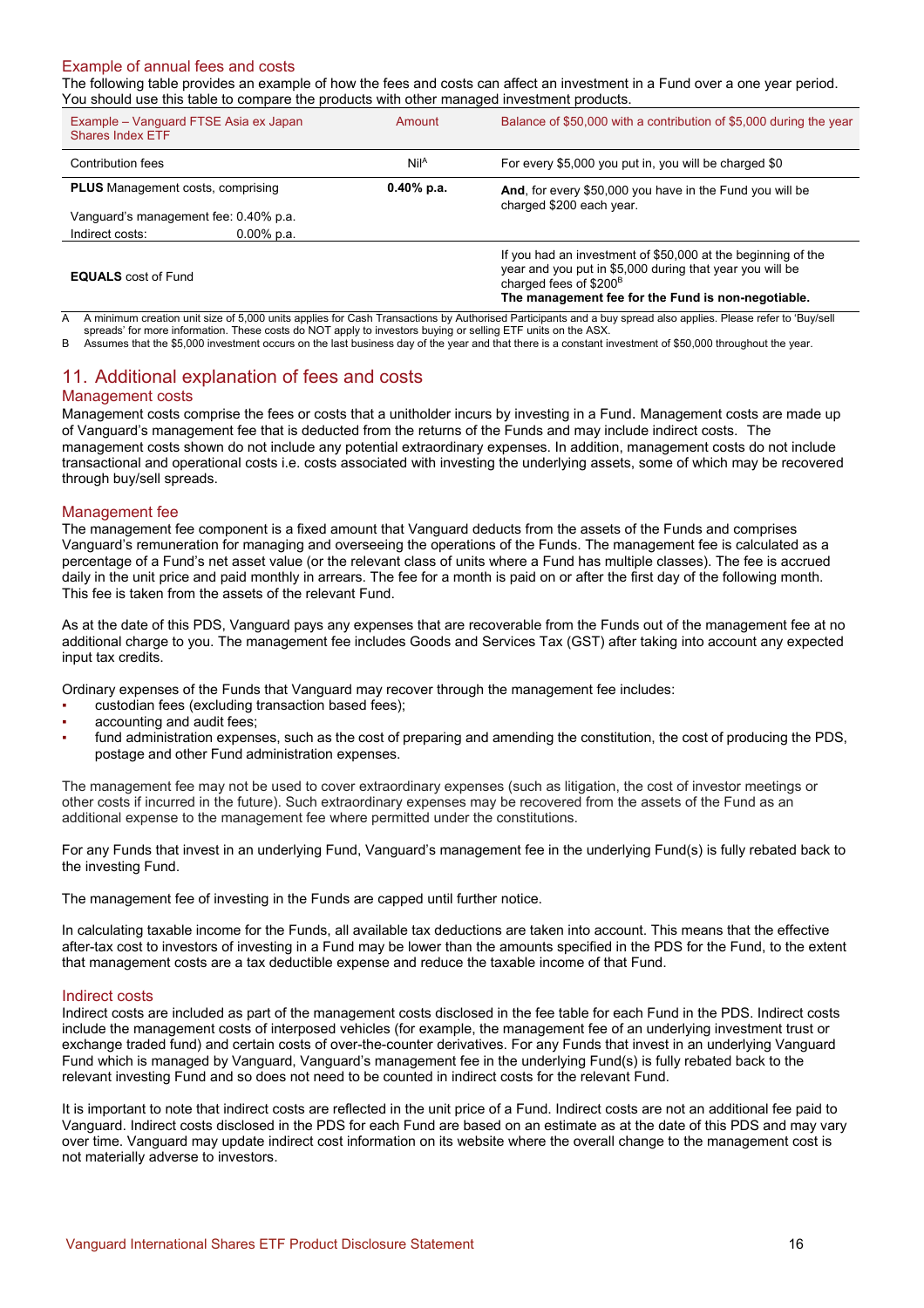### Changes to management fees

Vanguard may alter the management fee in accordance with the constitutions of the Funds. The constitutions governing the Funds generally limit the amount of the management fee component (excluding GST) to 0.25% p.a. to 1.50% p.a. This limit does not apply to ordinary expenses of the Funds that Vanguard incurs and covers out of the management fee or to any extraordinary expense of the Fund that is otherwise able to be recovered. Any increase to the management fee above these maximums will generally require unitholder approval.

### Transactional and operational costs

In addition to the management costs, there are transactional and operational costs incurred in managing the assets of the Funds. Most of these costs would be incurred by investing directly in the underlying securities. Such costs arise whenever the Funds buy or sell assets to invest applications, fund withdrawals or to generally manage the Funds in accordance with their investment objective. Where these costs arise as a result of applications and withdrawals, these costs will generally be covered by the inclusion of a buy/sell spread in the purchase or withdrawal price.

Transactional costs can include either "explicit costs", comprising those costs that are deducted from the assets of the Fund for a particular transaction, such as brokerage, commission and stamp duties, or "implicit costs", comprising those costs that are incurred in day-to-day trading of the Fund's assets and reflected in the unit price. Implicit costs can arise as a result of bid-offer spreads being applied by trading counterparties to securities traded by the Fund and are factored into the individual asset value and reflected in the unit price. They are an additional cost of investing to the investor and are not a fee paid to Vanguard.

These costs will depend on the actual turnover of assets.

There may occasionally be higher trading activity than usual, such as to implement a change of index or asset allocation. In this case, there may be a higher than usual turnover of assets and consequently a temporary increase in transaction costs.

Further information about the Fund's transactional and operational costs, including the estimated costs for the last financial year, is contained in the Vanguard Transactional and Operational Costs Guide. This document should be read together with the current PDS for the Funds, and is available on our website. It is also be possible to obtain a copy free of charge, on request.

### Buy/sell spreads

Vanguard may include a buy spread component in the purchase price and a sell spread component in the withdrawal price. The buy/sell spread for each fund is Vanguard's reasonable estimate of the transaction costs that the fund may incur to buy and sell assets when investing applications and funding withdrawals and is not separately charged to the investor. The buy/sell spread is paid to the Funds to meet these expenses and is not received by Vanguard.

The purpose of the buy/sell spread is to protect investors from the costs generated by the transaction activity of other investors. Investors who invest into a Fund will pay the purchase price calculated by adding the buy spread to the Fund's net asset value per unit (or the net asset value of the relevant class of units where the Fund has multiple classes). Investors who withdraw from a Fund will receive the withdrawal price calculated by deducting the sell spread from the Fund's net asset value per unit (or the net asset value of the relevant class of units where the Fund has multiple classes).

There may be circumstances where the buy spreads or sell spreads will be lower or higher - for example, they may be higher when there are large or prolonged withdrawals from the Fund. For further details on how buy/sell spreads are calculated, you can request a copy of Vanguard's policy on unit pricing discretion.

Vanguard will provide details of the buy/sell spread to Authorised Participants electronically.

Vanguard may vary the buy/sell spreads from time to time including increasing these costs without notice when it is necessary to protect the interests of existing investors and if permitted by law. The updated information will be provided to Authorised Participants electronically.

### Withdrawal costs for investors other than Authorised Participants

In certain exceptional circumstances investors who are not Authorised Participants may have the right to redeem ETF units with Vanguard (please refer to the section 'Withdrawal rights for investors other than Authorised Participants'). In these circumstances, Vanguard may charge a sell spread to reflect Vanguard's reasonable estimate of the costs that the Fund incurs when processing the withdrawal request. The sell spread is an additional cost to the investor that is paid to the Fund and not received by Vanguard.

Investors who exercise their right to withdraw from the Fund in these circumstances will receive the withdrawal price calculated by deducting the sell spread from the Fund's net asset value per unit. The sell spread charged (per unit) to investors withdrawing from the Fund, will not be greater than the sell spread charged (per unit) to an Authorised Participant that redeems a creation unit amount of ETF units.

Details of any applicable sell spread will be provided by Vanguard on request from the Vanguard ETF Capital Markets Team on 1300 655 888.

### Stockbroker fees for all otherinvestors

Investors (other than Authorised Participants) may incur brokerage fees, commissions and a bid/ask spread (beingthe difference between the price at which participants are willing to buy and sell ETF units on the ASX) when buying and selling ETF units on the ASX. Please consult a stockbroker for more information in relation to their fees and charges.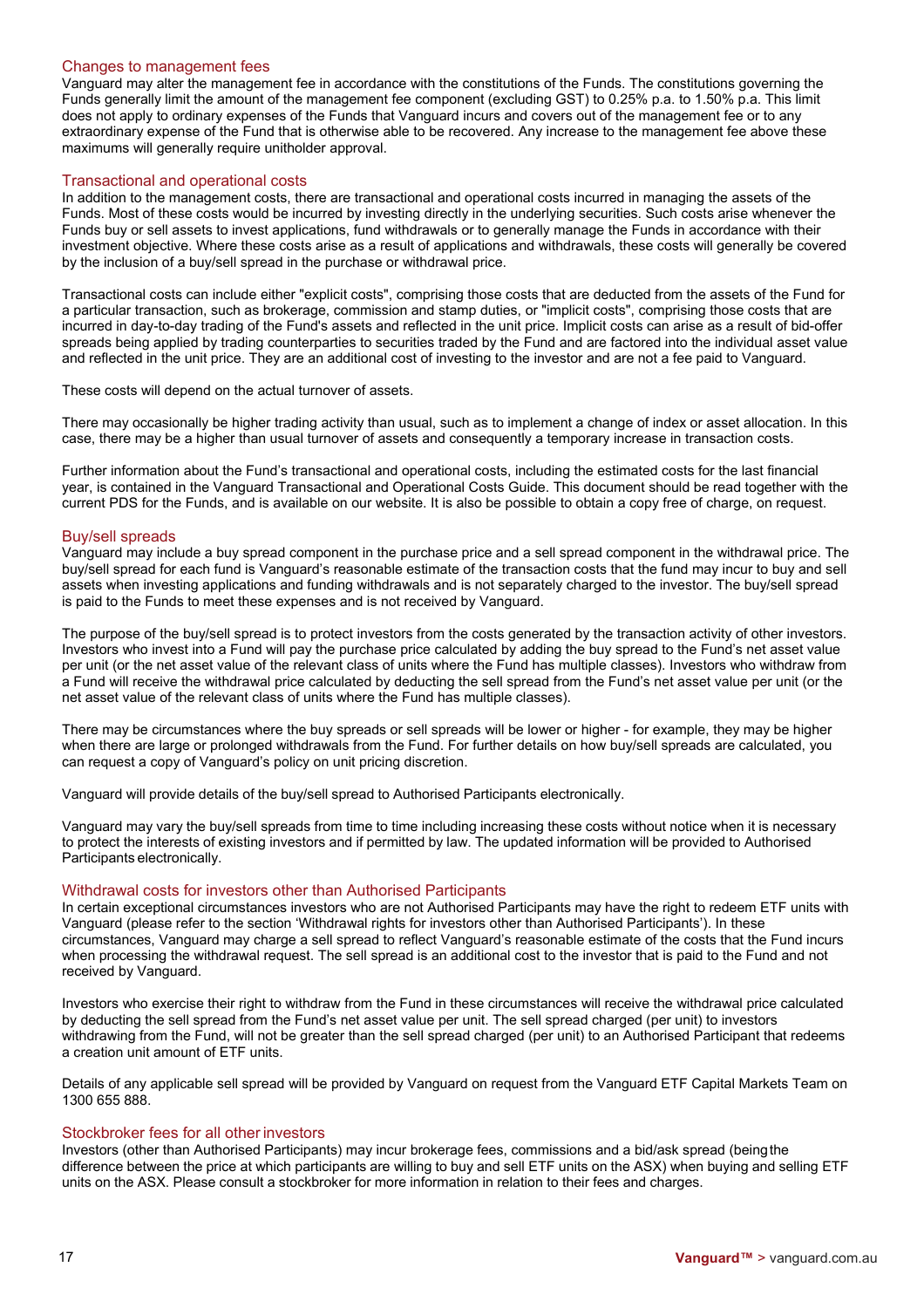# 12. Taxation of ETF units

The taxation information in this PDS is provided for general information only. It is a broad overview of some of the Australian tax consequences associated with investing in the ETFs, and is not intended to provide an exhaustive or definitive statement as to all the possible tax outcomes for investors.

It does not take into account the specific circumstances of each person who may invest in an ETF and should not be used as the basis upon which potential ETF investors make a decision to invest in an ETF.

For example, the taxation information provided in this PDS:

- deals only with the Australian tax consequences of investing in ETF units for Australian tax residents;
- does not consider any non-Australian tax consequences of investing in ETF units;
- assumes that the ETF units will not be held as trading stock;
- assumes that the ETF units will not be subject to the fair value, hedging or financial reports elections under the rules affecting the taxation of financial arrangements; and
- does not apply to investors who are exempt from Australian income tax.

As each investor's circumstances are different, Vanguard strongly recommends that investors obtain independent professional tax advice concerning the tax implications of investing in and dealing in ETF units. This is particularly the case if the taxation information provided in this PDS does not apply to the investor, for example, where the investor is not an Australian tax resident.

The taxation information in this PDS has been prepared based on tax laws and administrative interpretations of such laws available at the time of publication of this PDS, which may change.

# Attribution Managed Investment Trusts (AMIT)

A new regime for the taxation of managed investment trusts (MITs) has been enacted, referred to as the Attribution Managed Investment Trust (AMIT) rules. Subject to eligibility, Vanguard may elect for a Fund to be classified as an AMIT and be subject to the AMIT rules.

The AMIT rules also provide for qualifying AMITs that have multiple classes of units on issue to elect for each class to be treated as a separate trust for the purposes of determining and attributing the taxable income of the relevant trust to investors. Subject to eligibility and the election being in the best interests of investors, Vanguard may make this election for a multi-class Fund.

Vanguard has assessed the eligibility of each of the Funds to elect into the AMIT regime and has disclosed on our website whether or not the AMIT regime will apply to each of the Funds.

For Funds that are subject to the new AMIT regime:

- The amount and components of the taxable income of the Fund which investors will be assessed on should be determined by reference to a statement provided by Vanguard to investors after the end of the year, known as the AMIT Member Annual Statement ("AMMA statement"). The AMMA statement will set out the amount and character of each component of income of the relevant Fund which Vanguard attributes to the investor each year and which the investor should be assessed on.
- If the amount distributed to an investor exceeds the taxable income attributed to the investor, investors should be required to recognise a decrease in the tax cost base of their units in the relevant Fund. If the taxable income attributed to an investor exceeds the amount distributed, then investors should be entitled to an increase in the tax cost base of their units. Vanguard's estimate of these net cost base increase or decrease amounts will also be disclosed to investors through the AMMA statement.
- It is possible for the amount of taxable income that is attributed to an investor to differ from and potentially exceed the amount distributed to an investor. This is likely to arise if Vanguard determines to accumulate taxable income in accordance with the Fund constitution. In this instance, the investor should be entitled to a net increase in the cost base of their units, as discussed above.
- The Constitution for the Fund sets out the basis upon which Vanguard will attribute the taxable income of the Funds to investors. This should be based on the components of income that are reflected in the distributions made to investors during the year, and, in relation to income that is accumulated, based on a pro rata attribution of this income to investors at the time determined by Vanguard for this purpose. The Constitution also allows for attribution to investors who redeem their units in the Fund in certain circumstances (please refer to 'Redemption Income Entitlements' below for further information).
- Although Vanguard expects that the Funds will be taxed under the AMIT tax regime, the Constitutions for the Funds will also provide for a situation where the Funds are non-AMIT. The taxation of a non-AMIT Fund is discussed below.

### Non–Attribution Managed Investment Trusts (non-AMIT)

A Fund that does not qualify or elect to be an AMIT will be subject to the ordinary trust taxation provisions in the tax legislation. Broadly, investors in a fund that is a non-AMIT will be distributed and made "presently entitled" to all of the income of the Fund each year, and will be assessed on their proportionate share of the taxable income of the Fund each year.

Investors will be provided with tax statements after the end of each financial year detailing the components, for income tax purposes, of any net taxable income of the relevant Fund that they may be assessed on for the financial year as a result of their entitlements to the income of the relevant Fund. This information should assist investors in preparing their tax return for the year.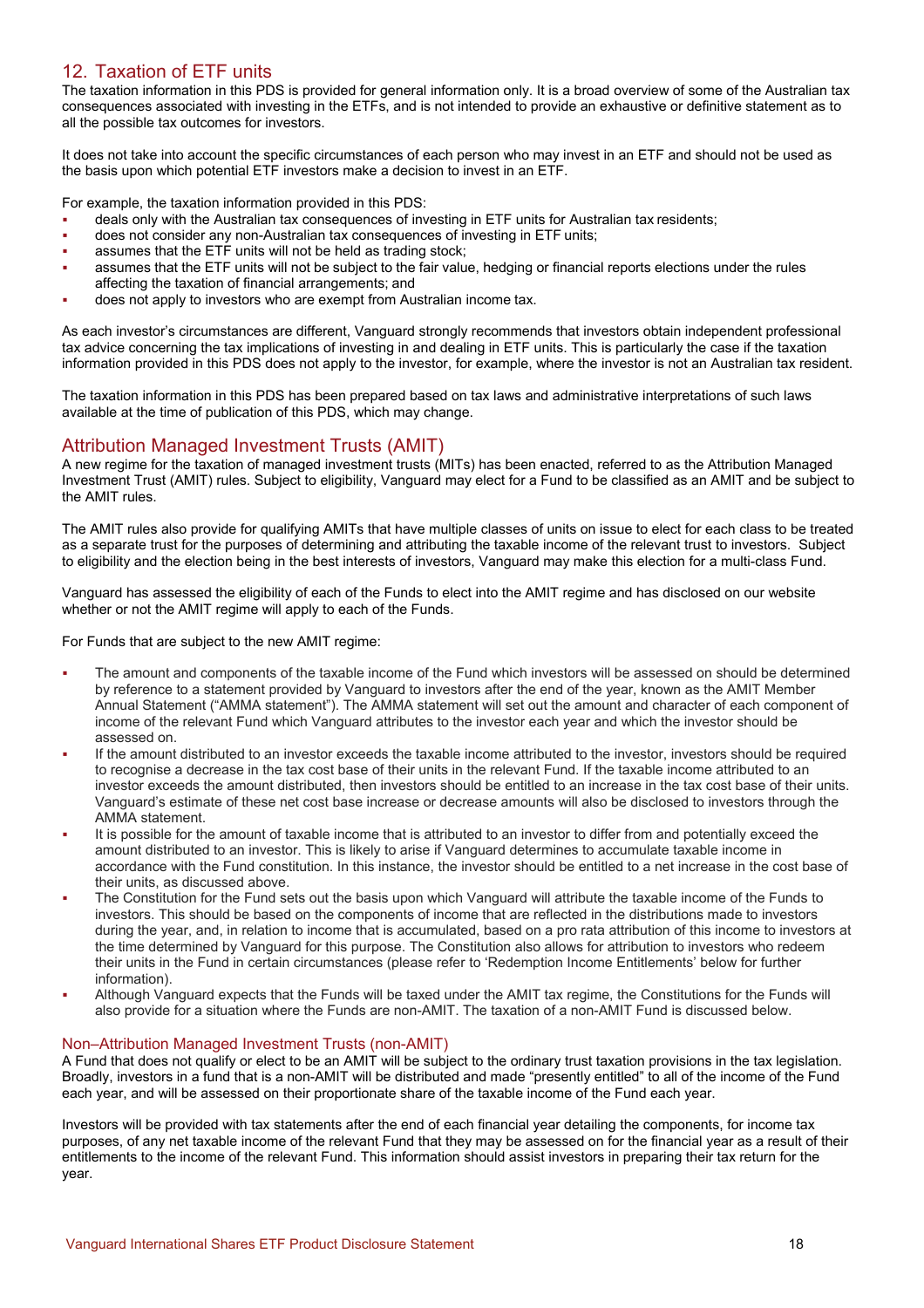# Categories of income from the Funds

# Franking credits

Where a Fund invests in Australian equities, the tax components on which you are assessed as a result of your investment in a Fund may include franking credits attached to franked dividends derived by the Fund in respect of Australian equities. Subject to the relevant qualification requirements (including 45 day holding period and related payments rule) these franking credits do not form part of your cash receipts but will need to be included in your taxable income and, depending on your particular circumstances, may be available to offset your tax liability. Certain investors may also be entitled to a refund if the franking credits exceed your total income tax liability.

### Foreign income

Income received by a Fund from sources outside Australia may be subject to tax in the country of source. Australian tax resident investors may be entitled to claim a foreign income tax offset against their Australian tax liability in respect of their share of the foreign tax paid.

# Capital gains

Where you become assessed on a net capital gain from a Fund, to the extent the net capital gain includes a discounted gain, you may be required to gross up the net capital gain by doubling the discounted gain component. You may then apply any of your current or prior year capital losses to reduce the grossed up capital gain.

Depending on your circumstances, you may be able to apply the capital gains tax (CGT) discount (50 percent for individuals and certain trusts and 33.33 percent for complying superannuation funds) to arrive at your net capital gain. This amount should be included in the calculation of your taxable income.

As the Funds are trusts and are eligible for the discount capital gains concession, they may distribute (where a Fund is not an AMIT) or attribute (where a Fund is an AMIT) amounts that are referable to the discount capital gains concession. Depending on your circumstances, the receipt or attribution of those amounts may not be assessable and may not result in a reduction in the cost base of your units in the Funds.

# CGT tax election

There are tax rules that allow an eligible "managed investment trust" to make an irrevocable election to apply the CGT rules as the primary code for the taxation of gains and losses on disposal of certain assets by a Fund. Vanguard has made this election for the Funds that are eligible.

# Non-assessable distributions

A Fund may make distributions of amounts which are non-assessable to the investor, such as amounts that are referable to the discount capital gains concession. Receipt of certain non-assessable amounts may have CGT consequences, including the potential for cost base adjustments for investors, depending on their circumstances, and subject to the discussion above regarding capital gains concession amounts. The way in which these cost base adjustments operate can differ depending on whether a Fund is an AMIT or non-AMIT.

# Other gains

Gains and losses in relation to investments of certain Funds, including foreign currency gains arising from the investment of the Funds, may be assessed as income under provisions other than the capital gains tax provisions of the Income Tax Assessment Act 1997 (Cth). The net taxable income of a Fund on which you are assessed may include a component of assessable income which is referable to those gains.

# Selling or transferring units

If an investor in an ETF disposes of ETF units by selling or transferring the units to another person (e.g. selling ETF units onmarket), the investor may be liable for tax on any gains realised on that disposal of units.

If an investor is assessed otherwise than under the capital gains tax provisions on a disposal of ETF units (e.g. if the investor is in the business of dealing in securities like ETF units), any profits or gains realised on the sale or transfer of the units should be assessable as ordinary income. Those investors may be able to deduct any losses made on the sale or transfer of ETF units against current or future assessable income amounts, subject to certain integrity requirements.

For investors who are assessed under the capital gains tax provisions on the disposal of ETF units, a capital gain or loss may be made on the disposal of ETF units. Where a capital gain has been made, some investors may be eligible for the discount capital gains concession (50% for individuals and certain trusts and 33.33% for complying superannuation funds) which can be applied to reduce the investor's net capital gains on the disposal of ETF units after capital losses are applied. In order for the discount capital gains concessions to be available, certain requirements may need to be satisfied (such as the units being held for at least 12 months before they are disposed of). Investors should obtain independent professional tax advice about the availability of the CGT discount.

Any capital loss arising on a disposal of ETF units may only be offset against capital gains made in that year or subsequent years.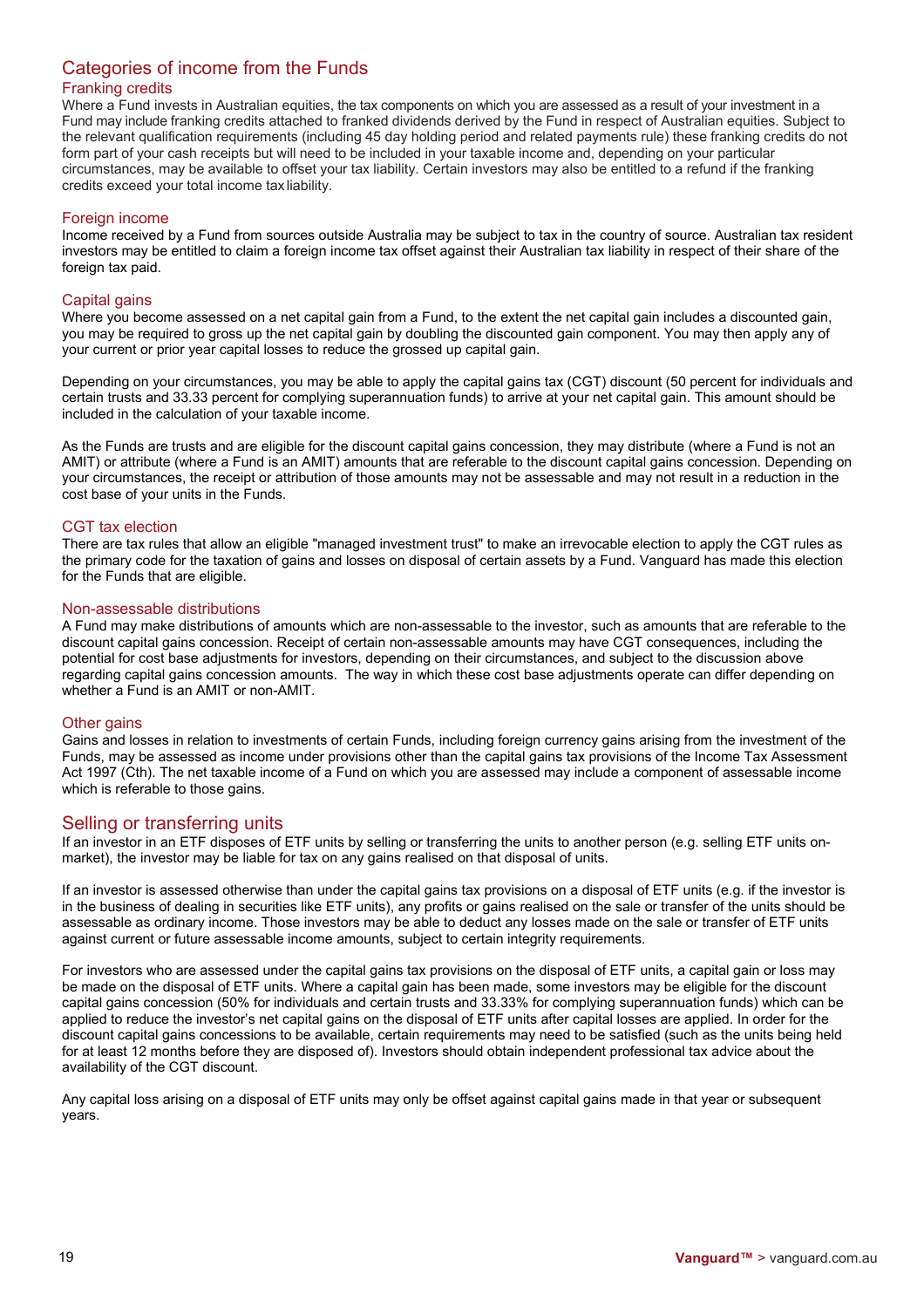# Goods and Services Tax ("GST")

The issue and withdrawal of ETF units will not be subject to GST. However, fees and expenses, such as management costs, incurred by a Fund will attract GST.

Given the nature of the activities of the Funds, the Fund may not be entitled to claim input-tax credits for the full amount of the GST incurred. However, a Reduced Input-Tax Credit ("RITC") should be available to be claimed against the GST paid on the expenses incurred by the relevant Fund.

The GST and expected RITC relating to fees and expenses are incorporated in the management cost for each Fund.

# Applying for and redeeming ETF units

A person will only be eligible to apply for and redeem ETF units in the ordinary course if they are an Authorised Participant.

This section seeks to provide a summary of the income tax consequences of applying for and redeeming ETF units by Authorised Participants who are assessed on the disposal of ETF units otherwise than under the capital gains tax provisions.

We recommend Authorised Participants obtain independent professional tax advice regarding the tax consequences of applying for and redeeming ETF units, particularly if they may be assessed on the disposal of ETF units under the capital gains provisions.

# **Applications**

The ETF units which an Authorised Participant acquires on an application for ETF units should be taken to have been acquired at a cost equal to the purchase price of those units.

# Redemption Income Entitlements

An Authorised Participant who redeems ETF units will become entitled to receive the withdrawal amount on the redemption.

The redemption of ETF units by an Authorised Participant may result in the Authorised Participant being assessed on some of the taxable income of the Fund, through a distribution of income or an attribution under the AMIT regime. This includes, but is not limited to, income (including capital and other gains) realised by a Fund to fund the redemption of ETF units by the Authorised Participant.

An Authorised Participant who redeems ETF units should also be assessed on any profit arising on the redemption of the ETF units. An Authorised Participant who redeems ETF units may be entitled to a deduction for any loss arising on the redemption of ETF units.

The tax consequences for an Authorised Participant will depend on their particular circumstances.

Vanguard will notify an Authorised Participant of the amount of the taxable income of the Funds on which they are assessed as a result of redeeming ETF units after the end of the financial year in which the ETF units are redeemed.

The provisions in the Constitutions for the Funds that provide for an Authorised Participant who redeems ETF units to be assessed on part of the taxable income of the Funds seek to ensure that any taxable income that arises for a Fund as a result of the redemption of ETF units by the Authorised Participant should be allocated to the Authorised Participant, rather than continuing investors in ETF units.

Vanguard may withhold tax on any redemption amount payable to a non-resident unitholder.

# 13. Other information you need to know

# Vanguard as the responsible entity

Vanguard, as the responsible entity, is solely responsible for the management and administration of the Funds. Vanguard holds an Australian Financial Services Licence (AFSL 227263) that authorises it to act as the responsible entity of the Funds. The powers and duties of Vanguard are set out in the constitution of each Fund, the *Corporations Act* and general trust law. The duties of Vanguard under the *Corporations Act* include:

- acting in the best interests of investors and, if there is a conflict between investors' interests and Vanguard's interests, giving priority to investors' interests
- ensuring that Fund property is clearly identified as Fund property and held separately from property of Vanguard and property of any other fund, and is valued at regular intervals
- ensuring that payments out of Fund property are made in accordance with the *Corporations Act*
- reporting to ASIC any significant breach or likely breach of an obligation under the general AFSL conditions under section 912A of the *Corporations Act* and any breach of the *Corporations Act* that relates to the Fund and has had, or is likely to have, a materially adverse effect on the interests of investors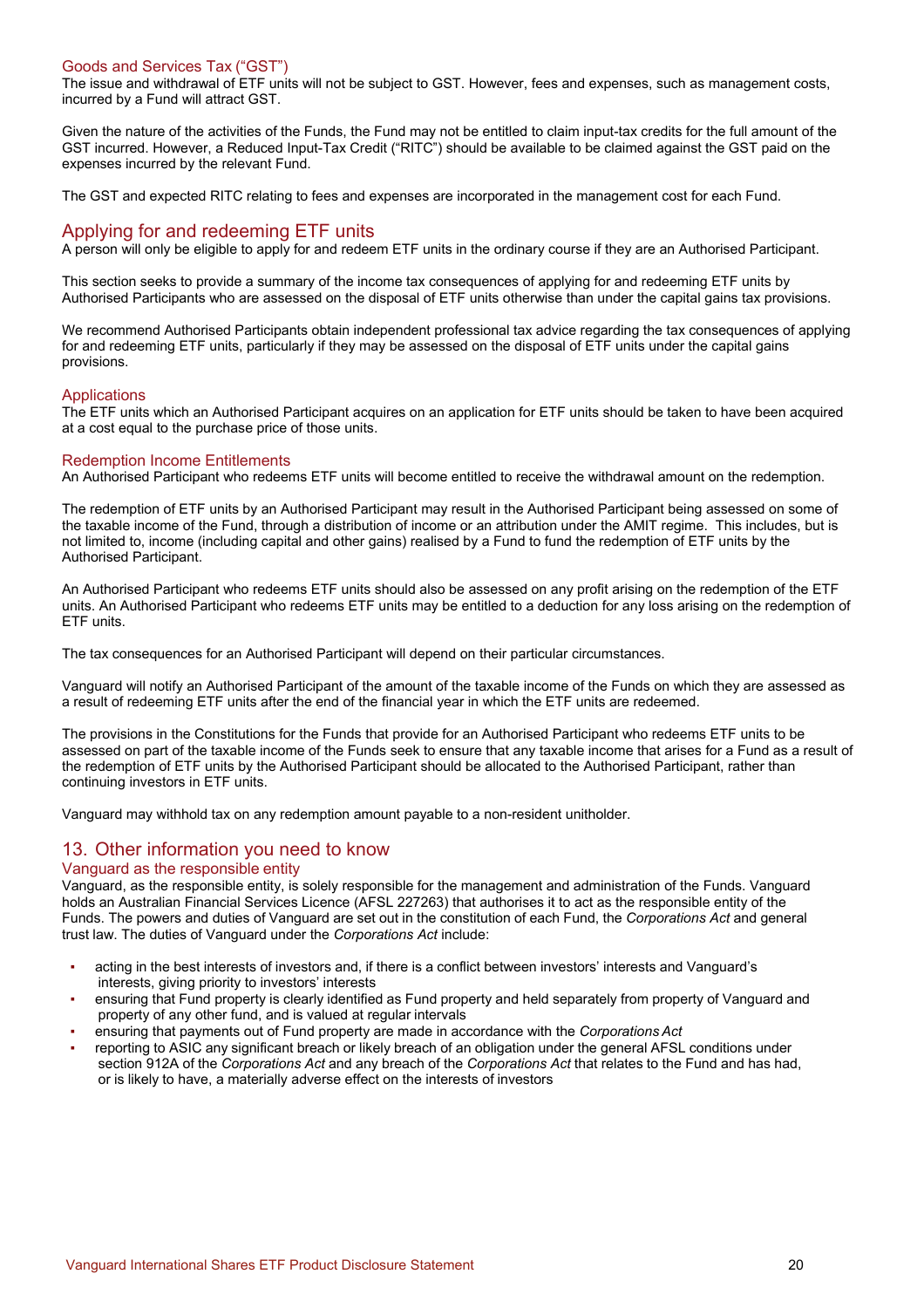Vanguard has the power to appoint an agent, or otherwise engage a person, to do anything that it is authorised to do in connection with the Funds. Vanguard has appointed other entities within the Vanguard group of companies to provide investment management related services to the Underlying Funds.

# The custodian

Vanguard has appointed JP Morgan Chase Bank, N.A. (Sydney branch) (ABN 43 074 112 011) to provide custodial, settlement and other related services in relation to the Funds.

In their capacity as custodian, JP Morgan provides custodial services to Vanguard (as responsible entity) and is responsible for the safekeeping of the assets of the Funds.

The role of the custodian is generally limited to holding the assets of the Funds and acting on behalf of the responsible entity in accordance with proper instructions (except in limited circumstances where the custodian has a discretion to act without instructions).

The custodian has no supervisory obligation to ensure that Vanguard complies with its obligations as responsible entity of the Funds. The custodian may change from time to time but must satisfy any relevant regulatory requirements.

JPMorgan Chase Bank N.A. (Sydney branch) Level 18 85 Castlereagh Street Sydney NSW 2000

# **Registrar**

The role of the registrar is to keep a record of the investors in the ETFs. This includes details such as the quantity of the securities held, tax file numbers (if provided) and details of distribution reinvestment plan participation (where this is offered).

Computershare Investor Services Pty Limited Yarra Falls 452 Johnston Street Abbotsford Vic 3067

# Material contracts

| Vanguard, or The Vanguard Group, Inc., has entered into a number of contracts in relation to the offer of the ETF as follows: |                                                                                                                 |  |
|-------------------------------------------------------------------------------------------------------------------------------|-----------------------------------------------------------------------------------------------------------------|--|
| MSCI Inc.                                                                                                                     | Index Licence Agreement. The licence allows the use of certain indices in                                       |  |
| <b>FTSE</b> International Limited                                                                                             | the operation of the ETFs.                                                                                      |  |
| JPMorgan Chase Bank N.A. (Sydney branch)                                                                                      | Custodian Agreement which sets out the services provided by the<br>custodian on an ongoing basis.               |  |
| Computershare Investor Services Pty Ltd                                                                                       | Registry Services Agreement which sets out the services provided by the<br>share registrar on an ongoing basis. |  |

# Market maker

The AQUA Rules contain certain market making requirements. A market maker's role is to satisfy supply and demand for ETF units. They do this by fulfilling two key functions:

- Providing liquidity to the market by providing continuous bid and ask prices and acting as buyer and seller of ETF units throughout the day; and
- Acting as or through an Authorised Participant relationship and applying for and redeeming ETF units, where necessary, to meet supply and demand.

Market makers seek to provide continuous liquidity to the market. The market maker uses information such as the Pricing Basket and NAV prices to determine the price of ETF units and places a bid/ask spread around this value before sending these prices to the stock exchange as bid and ask orders. The orders are published to the market, and investors can either 'hit' orders to trade with the market maker or send their own orders to the exchange and wait for someone else to 'hit' them. Market maker orders are updated continuously throughout the day to reflect price changes in the underlying securities.

The market maker(s) that Vanguard has appointed for the ETFs have been selected on the basis of their experience in trading and market making in both Australia and international markets. Most importantly, the firm(s) selected by Vanguard currently make markets on the ASX in existing Australian quoted ETF products and may have agreements with the ASX which provide certain financial incentives for the market maker to operate in this capacity. The market makers selected (or their offshore affiliates) may also have global experience in trading exchange traded fund securities in other markets. Vanguard may change the lead market maker or appoint additional market makers.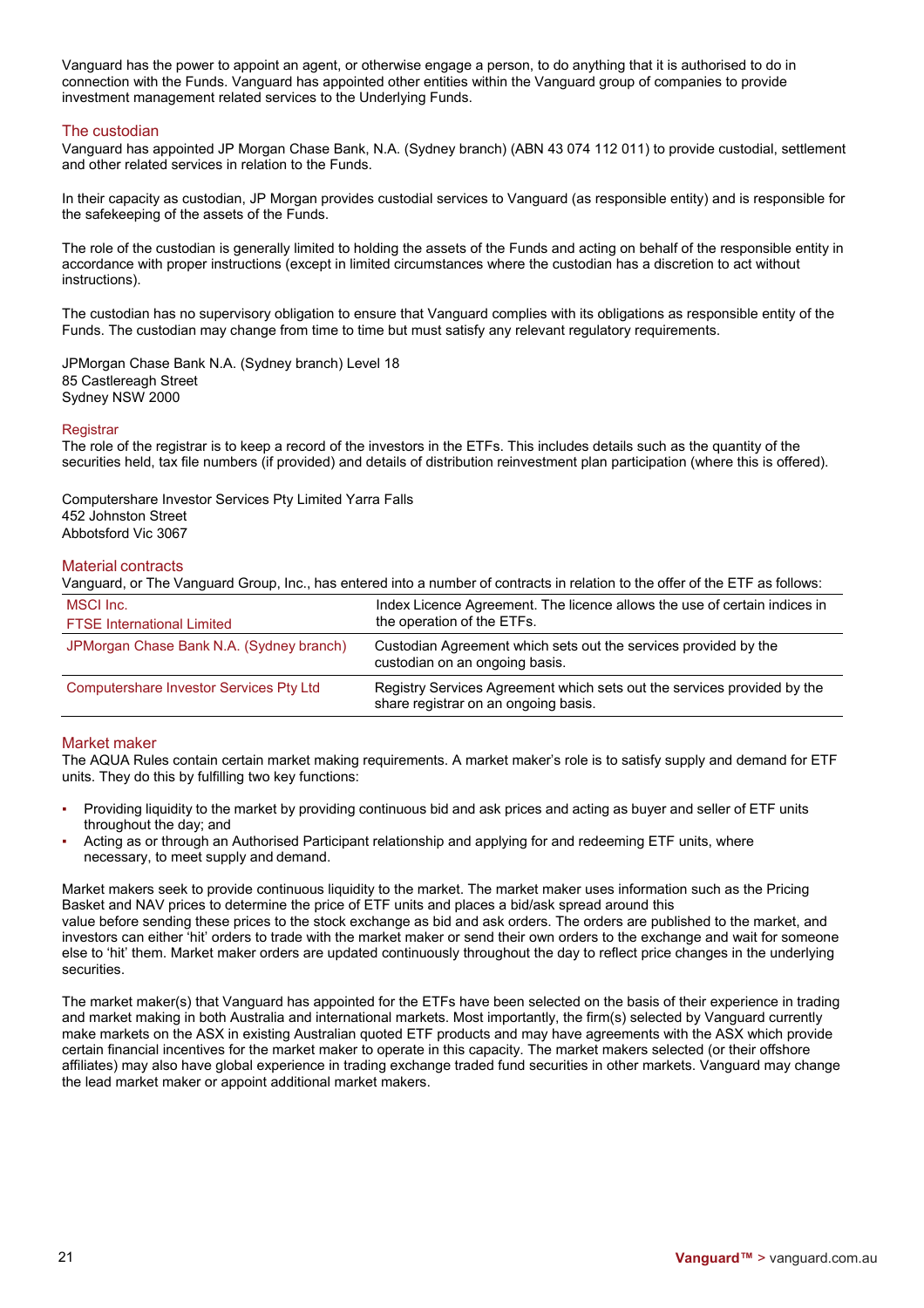### The constitution

The Funds are each a registered managed investment scheme and each governed by a constitution. Under the constitutions, Vanguard has all the powers of a natural person in respect of the Funds. The constitutions for the Funds set out the rights and obligations of the unitholders and Vanguard (as responsible entity of the Funds). This PDS outlines some of the more important provisions of the constitution.

A copy of the constitution for each Fund may be inspected by unitholders at Vanguard's office, during business hours. Vanguard will provide unitholders with a copy of each constitution upon request.

### Amendments to the constitution

Vanguard may amend the constitutions of the Funds from time to time, subject to the provisions of the relevant constitution and the *Corporations Act*. Generally, Vanguard can only amend a constitution where Vanguard reasonably believes that the change will not adversely affect the rights of a unitholder. Otherwise a constitution can only be amended if approved at a meeting of unitholders.

### The compliance plan

Vanguard has prepared and lodged a compliance plan for each Fund with ASIC. The compliance plan sets out the key criteria that Vanguard will follow to ensure that it is complying with the *Corporations Act* and each Fund's constitution. Each year compliance with the compliance plans are independently audited, as required by the *Corporations Act*, and the auditor's report is lodged with ASIC.

### The compliance committee

Vanguard is required to and has established a compliance committee with a majority of members that are external to Vanguard. The compliance committee's functions include:

- Monitoring Vanguard's compliance with the compliance plans and reporting its findings to Vanguard;
- Reporting breaches of the *Corporations Act* or the constitutions to Vanguard;
- Reporting to ASIC if the committee is of the view that Vanguard has not taken or does not propose to take appropriate actions to deal with breaches reported to it by the committee; and
- Assessing the adequacy of the compliance plan, recommending any changes and reporting these to Vanguard.

### Reporting and disclosure obligations

Vanguard, as responsible entity of the Funds will comply with the provisions of the *Corporations Act*, including the continuous disclosure requirements that apply to an unlisted disclosing entity as if the Funds were unlisted disclosing entities. As disclosing entities, the Funds are subject to regular reporting and disclosure obligations. We will meet our continuous disclosure obligations by disclosing new material information on our website in accordance with ASIC's good practice guidance. Copies of documents lodged with ASIC in relation to the Funds may be obtained from, or inspected at, an ASIC office. Vanguard can also provide you with a copy (free of charge) of:

- the Annual Financial Report most recently lodged with ASIC for the Funds;
- any half-yearly fund financial reports lodged with ASIC in relation to the Funds after the lodgement of the Annual Financial Report and before the date of the PDS;
- any continuous disclosure notices given for the Funds after the lodgement of the Annual Financial Report and before the date of the PDS; and
- a transaction statement detailing holdings and transactions will be provided to ETF investors at least once a year.

### Change of index

The responsible entity has the right to change the index or index provider for each Fund. If an index were to be changed, the responsible entity would make an announcement to the ASX and take other steps as required by law or the AQUA Rules.

### Rights of a unitholder

A unit confers a beneficial interest on a unitholder in the assets of a fund but not an entitlement or interest in any particular part of the fund or any asset.

The terms and conditions of the Fund constitutions are binding on each unitholder in the relevant Fund and all persons claiming through them respectively, as if the unitholder or person were a party to the constitutions.

#### Reimbursement of expenses

In addition to any other indemnity which Vanguard may have under the Fund constitutions or at law, Vanguard is indemnified and entitled to be reimbursed out of, or paid from, the assets of the Funds for all liabilities, losses and expenses incurred in relation to the proper performance of its duties as responsible entity of the relevant Fund.

### Retirement of Vanguard

Vanguard may retire as responsible entity of the Funds by calling a meeting of unitholders to enable unitholders to vote on a resolution to choose a company to be the new responsible entity. Vanguard may be removed from office by an extraordinary resolution (i.e. 50% of all units in the relevant Fund entitled to vote, including members who are not present in person or by proxy) passed at a meeting of unitholders, in accordance with the *Corporations Act*.

### **Termination**

Vanguard may wind up a Fund at any time on giving notice to unitholders. Following winding up, the net proceeds will be distributed to unitholders.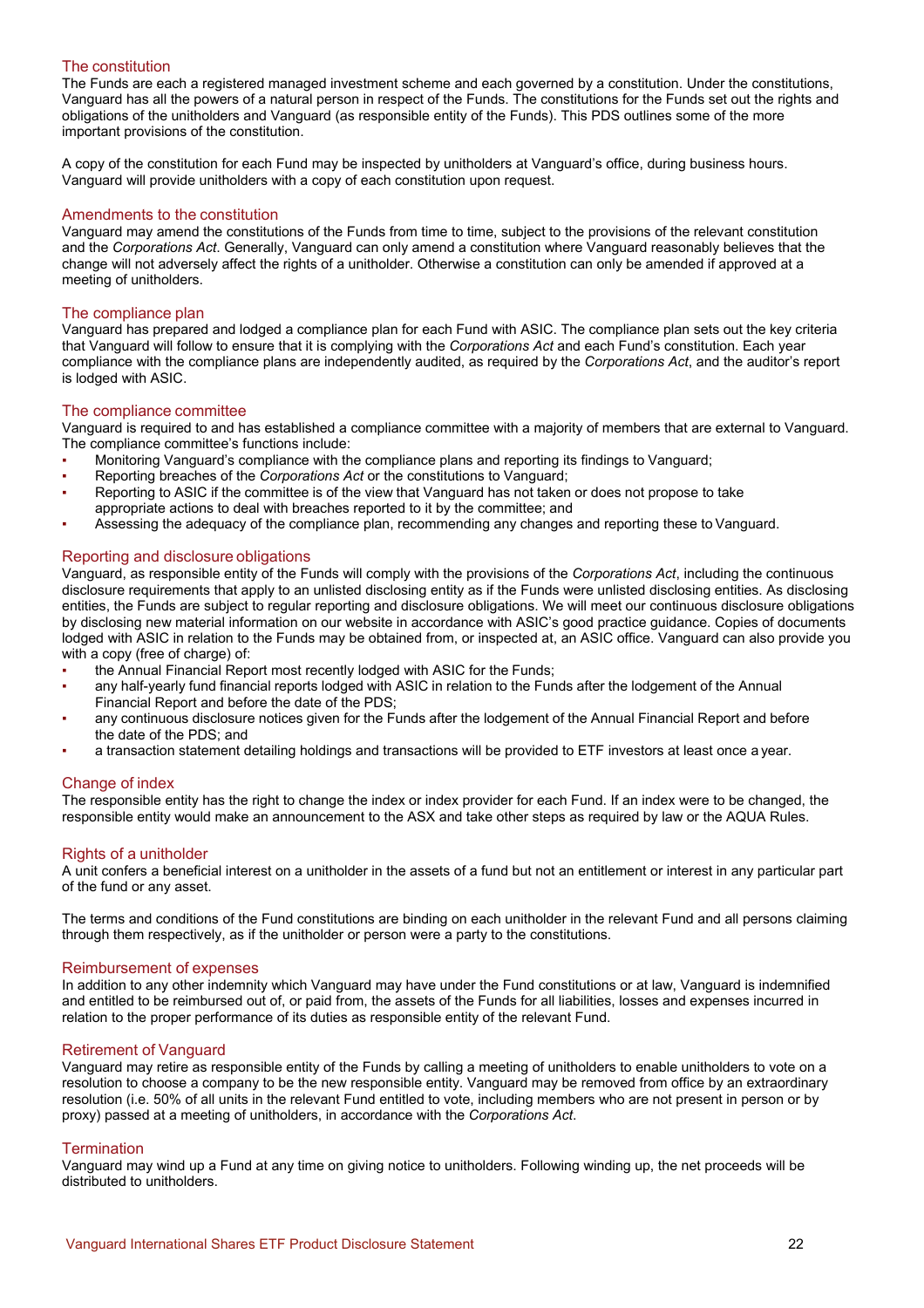# Limitation of liability of unitholders

The Fund constitutions provides that the liability of each unitholder is limited to its investment in the relevant Fund and that a unitholder is not required to indemnify Vanguard or a creditor of Vanguard against any liability of Vanguard in respect of the relevant Fund, except as otherwise set out in the constitution, including that:

- a person applying for units indemnifies Vanguard against any liability in respect of the applicant paying or failing to pay the application amount; and
- an Authorised Participant who redeems units indemnifies Vanguard against any liability in respect of a withdrawal amount otherwise than as required by the constitution.

However, no complete assurance can be given in this regard, as the ultimate liability of a unitholder has not been finally determined by the courts.

### Meeting of unitholders

Vanguard may convene a meeting of unitholders of a Fund at any time (e.g. to approve certain amendments to a Fund's constitution or to wind up a Fund). Unitholders also have limited rights to call meetings and have the right to vote at any unitholder meetings. Except where the Funds constitutions provides otherwise, or the Corporations Act requires otherwise, a resolution of unitholders must be passed by unitholders who hold units exceeding 50% in value of the total value of all units held by unitholders who vote on the resolution.

A resolution passed at a meeting of investors held in accordance with the relevant Fund's constitution binds all investors of that Fund.

### Indemnities and limitation of liability of Vanguard

In general, Vanguard may act on the opinion of, advice of and information obtained from advisers and experts. In those cases, Vanguard is not liable for anything done in good faith in reliance on that opinion, advice or information. Vanguard is indemnified out of the relevant Fund against any expenses, loss, costs, damages and liabilities that may be incurred in properly performing any of its duties or prosecuting or defending any action or suit in connection with the relevant Fund other than if it arises out of Vanguard's fraud, negligence or breach of trust.

Vanguard is not liable personally to unitholders or other persons for failing to act except in the case of fraud, negligence or breach of trust or duty.

### **Borrowings**

Vanguard is empowered by the constitutions of the Funds to borrow or raise money for each Fund. Where a Fund borrows, it will typically be for short term needs on a secured or unsecured basis. Fund assets may be used as security to support borrowings and other fund transactions. Any borrowing costs are be borne by the Fund. It is not currently Vanguard's intention to borrow for the purposes of gearing.

### If you have a complaint

If investors have a complaint regarding the Funds or services provided by Vanguard, please contact Vanguard Client Services on 1300 655 102 from 8:00am to 6:00pm AEDT/AEST, Monday to Friday.

If the complaint is not satisfactorily resolved, you can refer the matter in writing to:

Client Services Manager, Vanguard Investments Australia Ltd, GPO Box 3006, Melbourne Vic 3001.

Vanguard will try to resolve your complaint and get back to you as soon as possible, but in any event we will provide a final response within 45 days of receipt.

If an issue has not been resolved to your satisfaction, you can lodge a complaint with the Australian Financial Complaints Authority (AFCA). AFCA provides a fair and independent financial services complaint resolution service that is free to consumers. You can contact AFCA on 1800 931 678 (free call) or email on info@afca.org.au.

### Privacy policy

Privacy laws regulate, among other matters, the way organisations collect, use, disclose, keep secure and give people access to their personal information. Vanguard is committed to respecting the privacy of your personal information. Vanguard's privacy policy states how Vanguard manages personal information.

Vanguard collects personal information in the ETF Application/Redemption Form and may collect personal information from external sources, such as the share registrar. Some information must be collected for the purposes of compliance with the Anti-Money Laundering and Counter-Terrorism Financing Act 2006 (Cth).

Vanguard may be required to disclose personal information to regulators, including authorities investigating criminal or suspicious activity and to the Australian Transaction Reports and Analysis Centre ("AUSTRAC") in connection with anti-money laundering and counter-terrorism financing.

Vanguard may provide an investor's personal information to its service providers for certain related purposes (as described under the Privacy Act 1988 (Cth)) such as account administration and the production and mailing of statements. Vanguard may also use an investor's personal information and disclose it to its service providers to improve customer service (including companies conducting market research) and to keep investors informed of Vanguard's products and services, or to their financial adviser or broker to provide financial advice and ongoing service.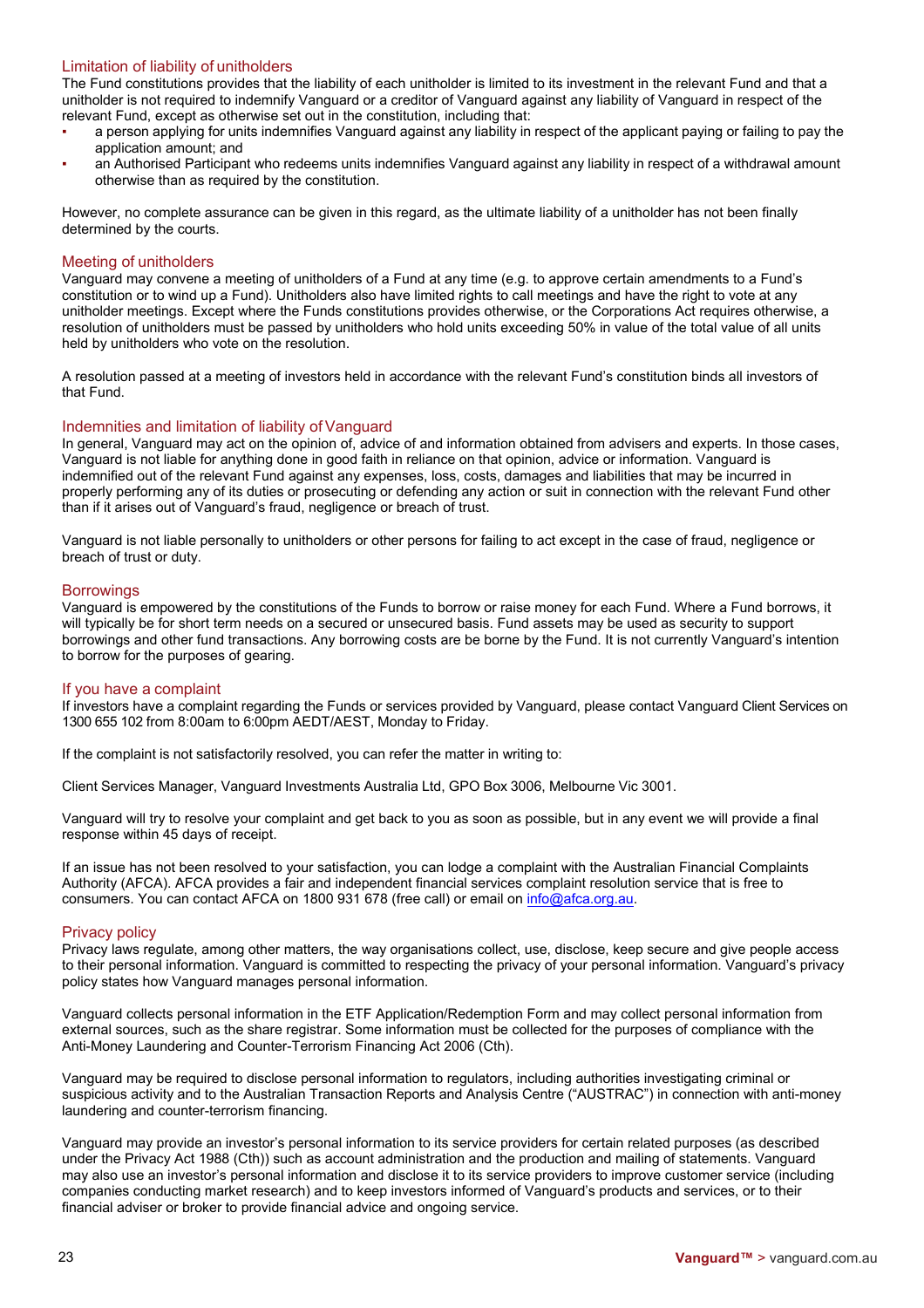Vanguard will assume consent to personal information being used for the purposes of providing information on services offered by Vanguard and being disclosed to market research companies for the purposes of analysing Vanguard's investment base, unless otherwise advised.

For a complete description of how personal information may be handled (including other potential uses), please see Vanguard's privacy policy at www.vanguard.com.au or contact the Vanguard ETF Capital Markets Team on 1300 655 888. You may request to update or access any personal information we hold about you.

# US Foreign Account Tax Compliance Act (FATCA) and Common Reporting Standard (CRS)

FATCA is a US law which impacts investors worldwide. FATCA attempts to minimise US income tax avoidance by US persons investing in foreign assets, including through their investments in foreign financial institutions. FATCA requires reporting of US persons' direct and indirect ownership of non-US accounts and non-US entities to the US Internal Revenue Service (IRS).

Similarly, the Organisation for Economic Cooperation and Development (OECD) has established a reporting regime (CRS), which requires participating jurisdictions to obtain information from their financial institutions and exchange it with other participating jurisdictions as of 1 July 2017.

Under FATCA, the Australian Government has entered into an Inter-Governmental Agreement (IGA) with the Government of the United States of America for reciprocal exchange of taxpayer information. Under the IGA, financial institutions operating in Australia report information to the Australian Taxation Office (ATO) rather than the IRS. The ATO may then pass the information on to the IRS.

The Fund or its authorised agents, such as the registrar – Computershare, may request such information or documents from you as is necessary to verify your identity and FATCA and CRS status, including self-certification forms. The Fund or its authorised agents may disclose this information to the IRS or ATO (who may share this information with other tax authorities) as necessary to comply with FATCA, the IGA, CRS or applicable implementing law or regulation.

Vanguard is not able to provide tax advice and strongly encourages investors to seek the advice of an experienced tax adviser to determine what actions investors may need to take in order to comply with FATCA and CRS.

### Anti-money laundering and counter-terrorismfinancing

Vanguard is bound by laws regarding the prevention of money laundering and the financing of terrorism, including the *Anti-Money Laundering and Counter-Terrorism Financing Act 2006 (Cth)* ("AML/CTF Laws"). By completing the Application/Redemption form, the investor agrees that:

- they do not apply for or redeem ETF units under an assumed name;
- money used to acquire the securities is not derived from or related to any criminal or terrorist financing activities;
- any proceeds of the investment will not be used in relation to any criminal or terrorist financing activities; and
- the investor will provide the information that is reasonably required for the purposes of AML/CTF Laws (including information about the investor and any beneficial interest in the units).

Vanguard may obtain information about the investor or any beneficial owners from third parties if it is believed this is necessary to comply with AML/CTF Laws. Additionally, in order to comply with these laws, Vanguard may be required to disclose information to relevant regulators of AML/CTF Laws (whether in or outside of Australia).

Under AML/CTF Laws applications and or redemption requests made without providing all the information and supporting identification documentation requested cannot be processed until this information has been provided and, as a result, delays in processing may occur.

# Interest on amounts awaiting investment or withdrawal

Amounts paid to a Fund may accrue interest in the Fund's accounts pending the issue of ETF units or the return of application monies. Similarly, amounts made available to satisfy a withdrawal request may also accrue interest pending payment. Any such interest will be retained for the benefit of investors.

# Consents to inclusion of statements

FTSE Group ("FTSE") and MSCI Inc ("MSCI") have given and not withdrawn their consent to the statements relating to FTSE or MSCI as provided under the headings 'FTSE disclaimer' and 'MSCI disclaimer' as applicable in the form and context in which they appear.

# Consents to lodge PDS

The directors of Vanguard have consented to the lodgement of this PDS with ASIC.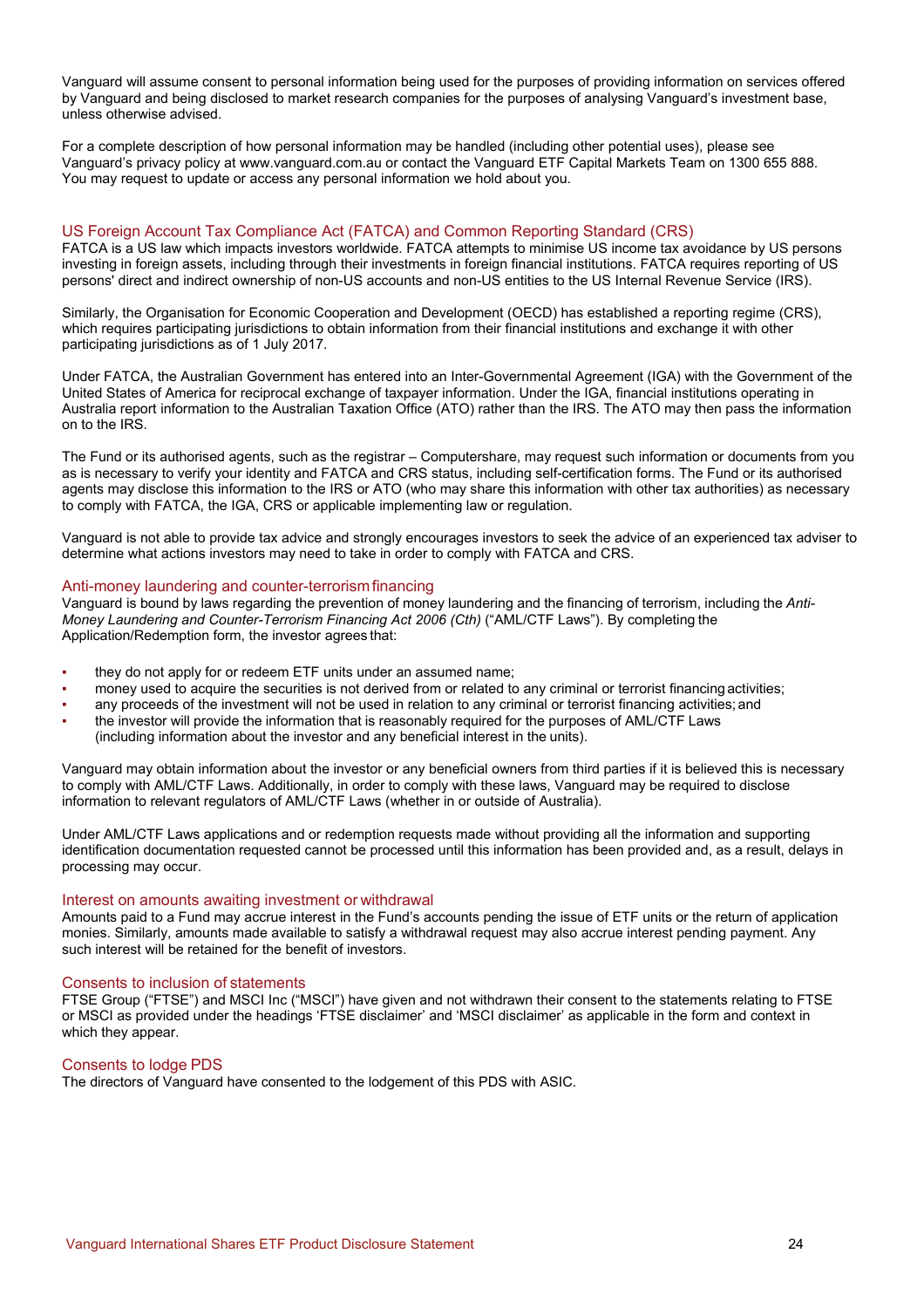# ASIC relief

# **Equal treatment relief**

ASIC granted relief under section 601QA(1) of the *Corporations Act* from the equal treatment requirement in section 601FC(1) to the extent necessary to allow the responsible entity to permit only Authorised Participants withdraw from the Funds.

### **Ongoing disclosure of material changes and significantevents**

ASIC has granted relief under section 1020F of the *Corporations Act* from the ongoing disclosure requirements insection 1017B on condition that the responsible entity complies with the continuous disclosure requirements in the *Corporations Act* as if the Fund were an unlisted disclosing entity.

### **Periodic statements**

ASIC Class Order [13/1200] grants relief to ETF issuers under sections 1020F(1)(a) and 1020F(1)(c) of the *Corporations Act* so that where a unitholder has acquired or disposed of ETF Units during the period and the ETF issuer does not know the price at which the ETF Units were transferred, periodic statements and exit statements do not need to include the amounts paid in relation to the transfer or the return on investment during the reporting period (provided that the ETF issuer is not able to calculate the return on investment and the periodic statement explains why this information was not included and describes how it can be obtained or calculated). The ETF issuer must also provide information about the performance of the ETF relative to the investment objectives of the ETF that the issuer believes is sufficient for the investor to make an informed assessment of the performance of the Fund for the relevant prescribed periods.

### **Relevant interest relief**

Where a fund holds listed Australian securities, ASIC has granted modification relief under section 655A(1) and 673(1) of the *Corporations Act* with respect to relevant interest provisions in section 609 so that where an authorised participant makes a redemption request, this does not give rise to an authorised participant holding a relevant interest in the securities held by a fund for the purposes of the takeovers provisions of Chapter 6 and the substantial holding provision of Chapter 6C of the *Corporations Act*.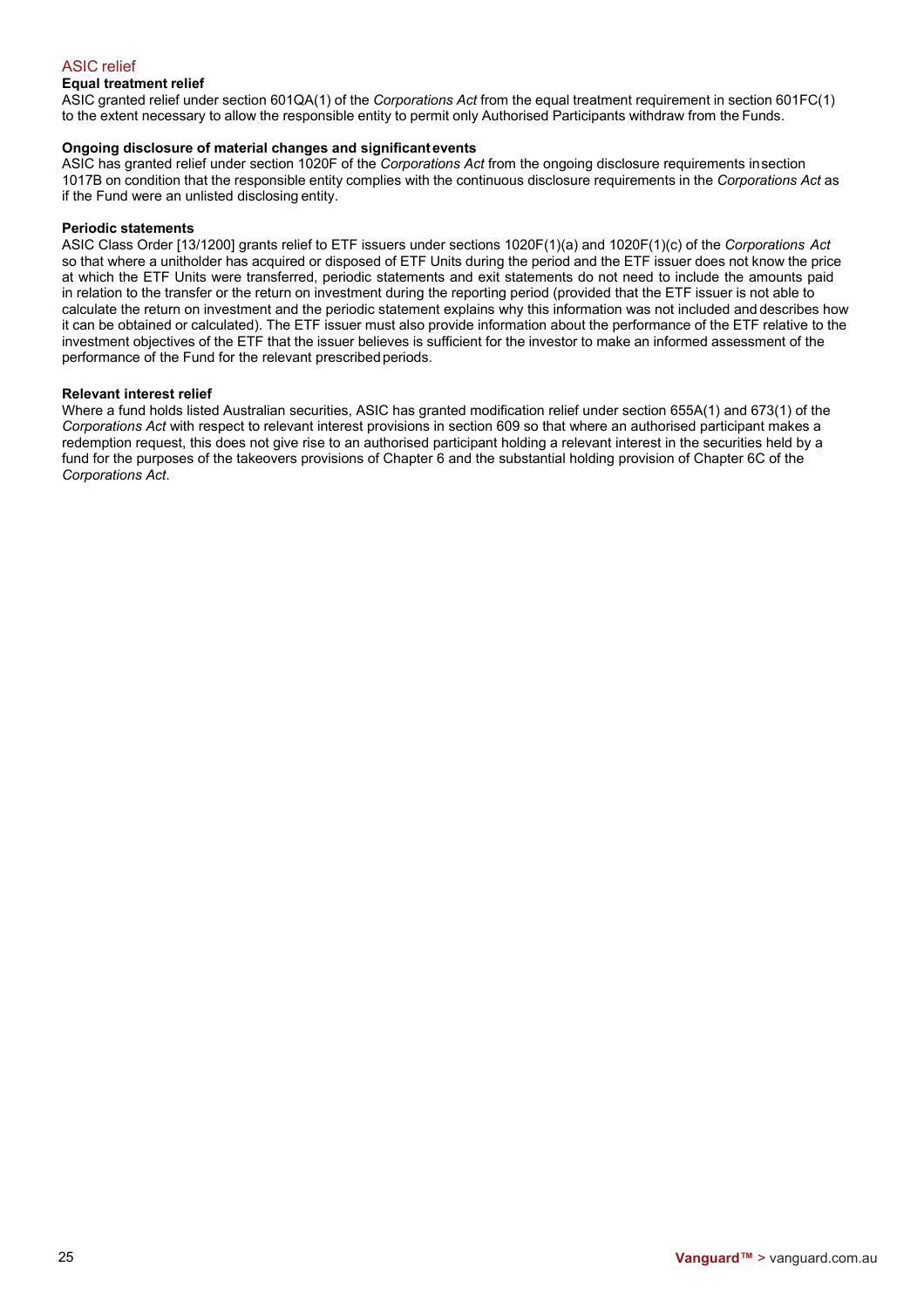# **14.** Glossary

**AEDT** means Australian Eastern Daylight Time.

**AEST** means Australian Eastern Standard Time.

**AQUA Rules** means the rules that apply to AQUA products and the trading of AQUA products as set out in Schedule 10A of the ASX Operating Rules.

**ASIC** means the Australian Securities and InvestmentsCommission.

**ASX** means ASX Limited.

**Authorised Participant** means a person who has executed an Authorised Participant agreement with Vanguard.

**Cash Transaction** means a Cash Application or CashRedemption.

**Cash Application** means an application made by an Authorised Participant by exchanging an amount of cash for ETF units

**Cash Redemption** means a redemption made by an Authorised Participant by exchanging an amount of ETF units for cash.

**CHESS** means the Clearing House Electronic SubregisterSystem.

**ETF** means the Vanguard MSCI Index International Shares ETF, the Vanguard MSCI Index International Shares (Hedged) ETF and the Vanguard FTSE Asia ex Japan Shares Index ETF offered in this PDS.

**Fund** means the Vanguard International Shares Index Fund ARSN 090 939 610, the Vanguard Global Shares Index Fund (Hedged) ARSN 165 786 989 and the Vanguard Asia ex Japan Shares Index Fund ARSN 606 451 110 each an Australian registered managed investment scheme.

**Index** in relation to the Vanguard MSCI Index International Shares ETF means the MSCI World ex Australia (with net dividends reinvested) in Australian dollars Index, in relation to the Vanguard MSCI Index International Shares (Hedged) ETF means the MSCI World ex Australia (with net dividends reinvested) hedged into AUD Index and in relation to the Vanguard FTSE Asia ex Japan Shares Index ETF means the FTSE Asia Pacific ex Japan, Australia and New Zealand Net Index.

**Pricing Basket** means a basket of securities that is created to track the movements of a Fund. It is intended to assist with intraday pricing and is not for transactional purposes.

**Vanguard** means Vanguard Investments Australia Ltd (ABN 72 072 881 086 AFSL 227263).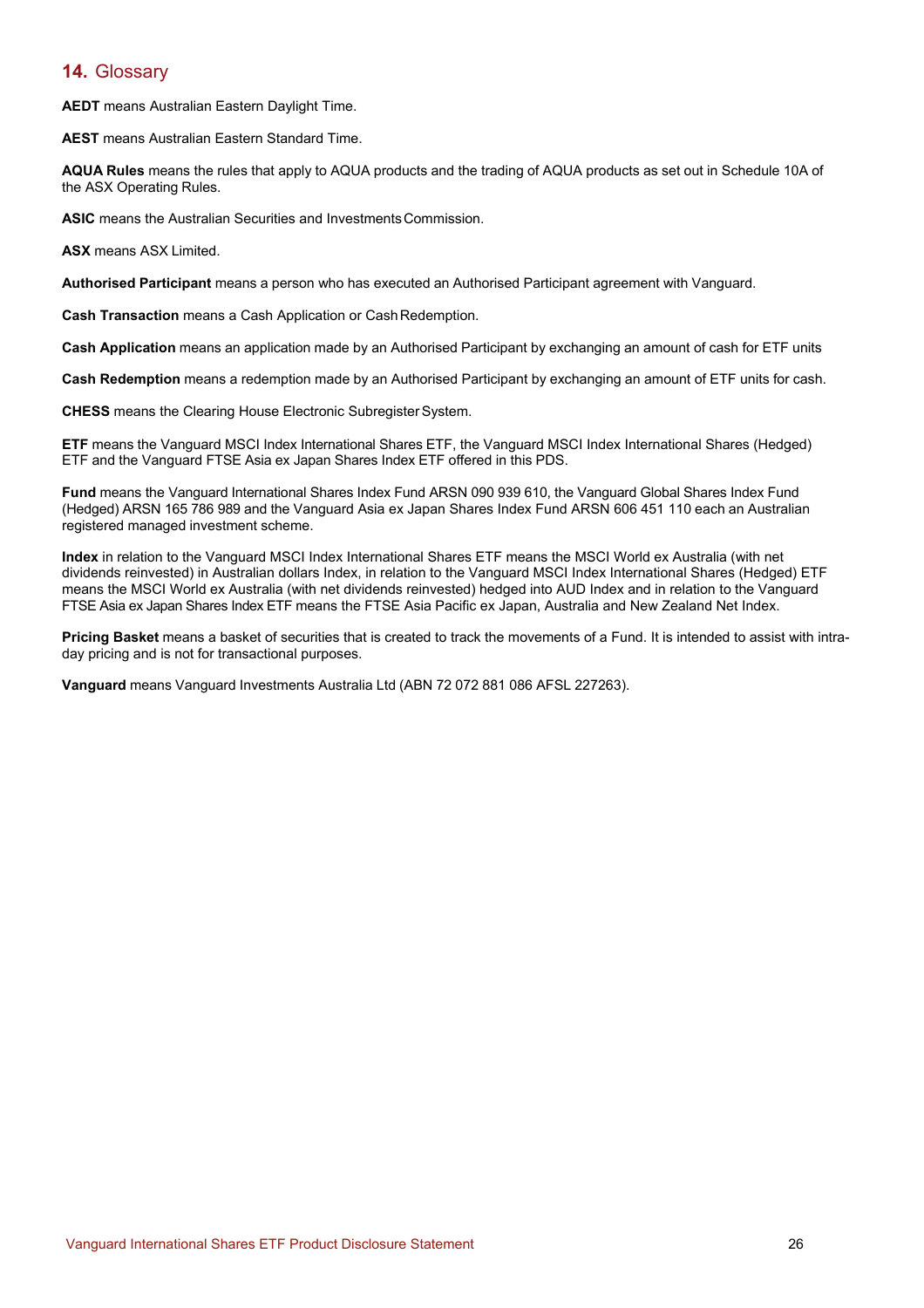### FTSE Disclaimer

The Vanguard FTSE Asia ex Japan Shares Index ETF has been developed solely by Vanguard. The The Vanguard FTSE Asia ex Japan Shares Index ETF is/are not in any way connected to or sponsored, endorsed, sold or promoted by the London Stock Exchange Group plc and its group undertakings (collectively, the "LSE Group"). FTSE Russell is a trading name of certain of the LSE Group companies. The LSE Group includes FTSE International Limited ("FTSE"), Frank Russell Company ("Russell"), MTS Next Limited ("MTS"), and FTSE Global Debt Capital Markets Inc. ("FTSE Canada"). All rights reserved. "FTSE®", "Russell®", "MTS®" and "FTSE Russell®" and other service marks and trademarks related to the FTSE or Russell indexes are trademarks of the LSE Group and are used under licence. All information is provided for information purposes only. None of the LSE Group nor their licensors is responsible or liable for any errors or for any loss from use of this publication. Neither the LSE Group nor any of their licensors make any claim, prediction, warranty or representation whatsoever, expressly or impliedly, either as to the results to be obtained from the use of the FTSE Asia Pacific ex Japan, Australia and New Zealand Index (the "Index) or the fitness or suitability of the Index for any particular purpose to which they might be put. The LSE Group does not provide investment advice and nothing in this publication should be taken as constituting financial or investment advice. The LSE Group makes no representation regarding the advisability of investing in any asset. A decision to invest in any such asset should not be made in reliance on any information herein. Inclusion of an asset in an index is not a recommendation to buy, sell or hold that asset. The general information contained in this publication should not be acted upon without obtaining specific legal, tax, and investment advice from a licensed professional. No part of the data herein may be reproduced, stored in a retrieval system or transmitted in any form or by any means, electronic, mechanical, photocopying, recording or otherwise, without prior written permission of the LSE Group. Distribution of the LSE Group's index values and the use of their indexes to create financial products require a licence with the appropriate LSE Group company, which includes FTSE, FTSE Canada, MTS and/or Russell.

**MSCI Disclaimer** 



THIS FUND IS NOT SPONSORED, ENDORSED, SOLD OR PROMOTED BY MSCI INC. ("MSCI"), ANY OF ITS AFFILIATES, ANY OF ITS DIRECT OR INDIRECT INFORMATION PROVIDERS OR ANY OTHER THIRD PARTY INVOLVED IN, OR RELATED TO, COMPILING, COMPUTING OR CREATING ANY MSCI INDEX (COLLECTIVELY, THE "MSCI PARTIES"). THE MSCI INDEXES ARE THE EXCLUSIVE PROPERTY OF MSCI. MSCI AND THE MSCI INDEX NAMES ARE SERVICE MARK(S) OF MSCI OR ITS AFFILIATES AND HAVE BEEN LICENSED FOR USE FOR CERTAIN PURPOSES BY VANGUARD. NONE OF THE MSCI PARTIES MAKES ANY REPRESENTATION OR WARRANTY, EXPRESS OR IMPLIED, TO THE OWNERS OF THIS FUND OR ANY MEMBER OF THE PUBLIC REGARDING THE ADVISABILITY OF INVESTING IN FUNDS GENERALLY OR IN THIS FUND PARTICULARLY OR THE ABILITY OF ANY MSCI INDEX TO TRACK CORRESPONDING STOCK MARKET PERFORMANCE. MSCI OR ITS AFFILIATES ARE THE LICENSORS OF CERTAIN TRADEMARKS, SERVICE MARKS AND TRADE NAMES AND OF THE MSCI INDEXES WHICH ARE DETERMINED, COMPOSED AND CALCULATED BY MSCI WITHOUT REGARD TO THIS FUND OR THE ISSUER OR OWNER OF THIS FUND. NONE OF THE MSCI PARTIES HAS ANY OBLIGATION TO TAKE THE NEEDS OF THE ISSUERS OR OWNERS OF THIS FUND INTO CONSIDERATION IN DETERMINING, COMPOSING OR CALCULATING THE MSCI INDEXES. NONE OF THE MSCI PARTIES IS RESPONSIBLE FOR OR HAS PARTICIPATED IN THE DETERMINATION OF THE TIMING OF, PRICES AT, OR QUANTITIES OF THIS FUND TO BE ISSUED OR IN THE DETERMINATION OR CALCULATION OF THE CONSIDERATION INTO WHICH THIS FUND IS REDEEMABLE. NONE OF THE MSCI PARTIES HAS ANY OBLIGATION OR LIABILITY TO THE OWNERS OF THIS FUND IN CONNECTION WITH THE ADMINISTRATION, MARKETING OR OFFERING OF THIS FUND.

ALTHOUGH MSCI SHALL OBTAIN INFORMATION FOR INCLUSION IN OR FOR USE IN THE CALCULATION OF THE MSCI INDEXES FROM SOURCES WHICH MSCI CONSIDERS RELIABLE, NONE OF THE MSCI PARTIES WARRANTS OR GUARANTEES THE ORIGINALITY, ACCURACY AND/OR THE COMPLETENESS OF ANY MSCI INDEX OR ANY DATA INCLUDED THEREIN. NONE OF THE MSCI PARTIES MAKES ANY WARRANTY, EXPRESS OR IMPLIED, AS TO RESULTS TO BE OBTAINED BY LICENSEE, LICENSEE'S CUSTOMERS OR COUNTERPARTIES, ISSUERS OF THE FUNDS, OWNERS OF THE FUNDS, OR ANY OTHER PERSON OR ENTITY, FROM THE USE OF ANY MSCI INDEX OR ANY DATA INCLUDED THEREIN IN CONNECTION WITH THE RIGHTS LICENSED HEREUNDER OR FOR ANY OTHER USE. NONE OF THE MSCI PARTIES SHALL HAVE ANY LIABILITY FOR ANY ERRORS, OMISSIONS OR INTERRUPTIONS OF OR IN CONNECTION WITH ANY MSCI INDEX OR ANY DATA INCLUDED THEREIN. FURTHER, NONE OF THE MSCI PARTIES MAKES ANY EXPRESS OR IMPLIED WARRANTIES OF ANY KIND, AND THE MSCI PARITES HEREBY EXPRESSLY DISCLAIM ALL WARRANTIES OF MERCHANTABILITY OR FITNESS FOR A PARTICULAR PURPOSE, WITH RESPECT TO ANY MSCI INDEX AND ANY DATA INCLUDED THEREIN. WITHOUT LIMITING ANY OF THE FOREGOING, IN NO EVENT SHALL ANY OF THE MSCI PARTIES HAVE ANY LIABILITY FOR ANY DIRECT, INDIRECT, SPECIAL, PUNITIVE, CONSEQUENTIAL OR ANY OTHER DAMAGES (INCLUDING WITHOUT LIMITATION LOST PROFITS) EVEN IF NOTIFIED OF THE POSSIBILITY OF SUCH DAMAGES